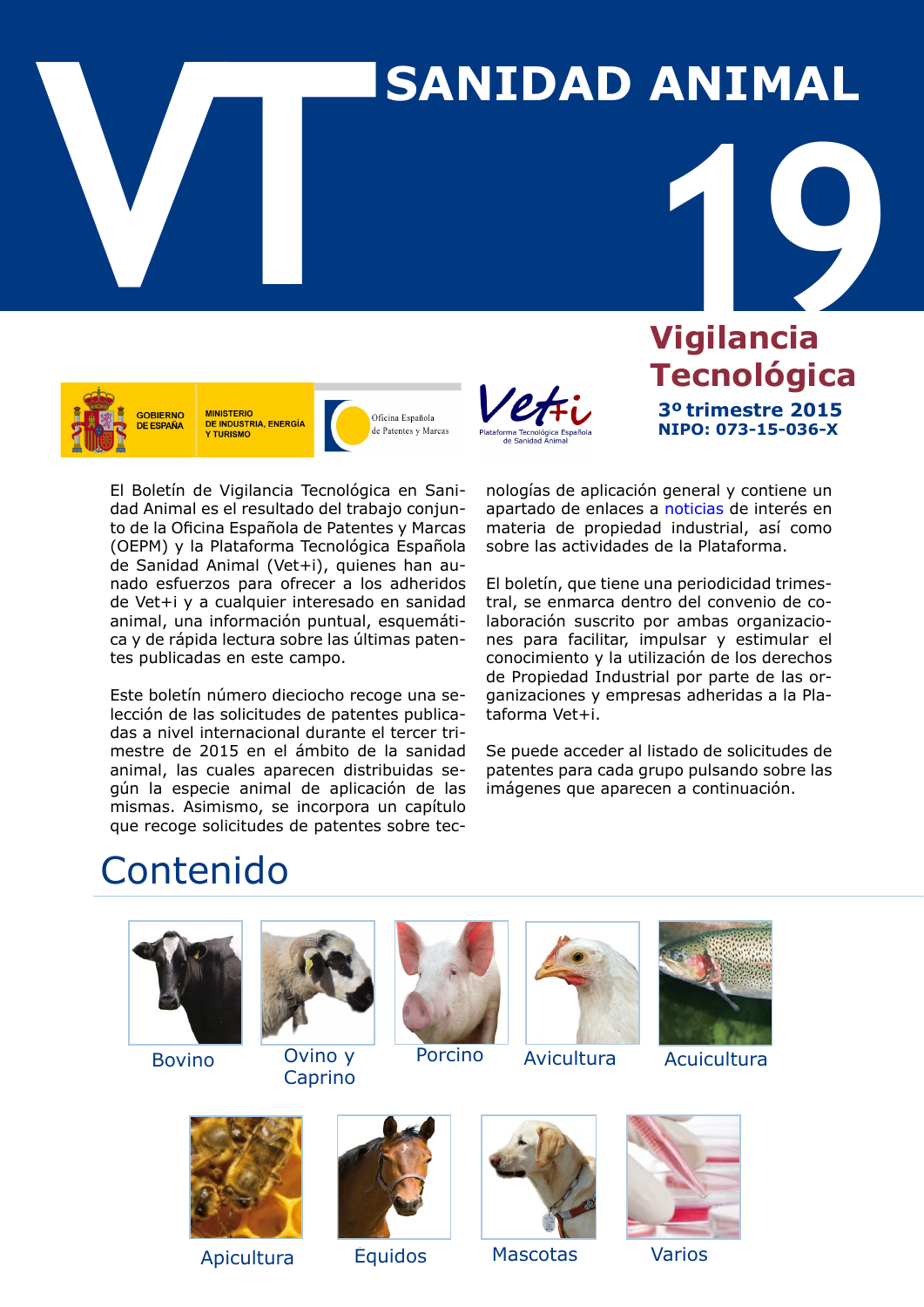## **<sup>1</sup>** VTBovino

| Nº de publicación               | Solicitante                                                                                                       | País de<br>origen | Contenido Técnico                                                                                                                                           |
|---------------------------------|-------------------------------------------------------------------------------------------------------------------|-------------------|-------------------------------------------------------------------------------------------------------------------------------------------------------------|
| <b>US 4582822 A</b><br>19860415 | Lilly Co Eli                                                                                                      | <b>USA</b>        | Antibiotic A80190, phar-<br>maceutical compositions<br>containing same and<br>method of use                                                                 |
| EP 2886535 A1<br>20150624       | Ceva Sante Animale                                                                                                | France            | Novel veterinary isometa-<br>midium compositions and<br>similar substances and<br>uses thereof                                                              |
| US 2015147354 A1<br>20150528    | Central Biomedia                                                                                                  | <b>USA</b>        | Method of Producing a<br>Designer Blood Product,<br>Method of Using a Desig-<br>ner Blood Product, and<br>Diet for Selectively En-<br>hancing Blood Profile |
| RU 2547550 C1<br>20150410       | G nauchnoe uchrezhdenie<br>vserossijskij ni veterinarn-<br>yj inst patologii farmakolo-<br>gii i terapii rossijsk | United<br>Kingdom | Method of treatment of<br>mastitis in lactating sheep                                                                                                       |
| CN 104480047 A<br>20150401      | Hubei poder biotechnology<br>co Itd                                                                               | China             | Bacillus subtilis hs11bd1<br>strain capable of produ-<br>cing subtilin in high yield<br>and application thereof                                             |
| CN 104523751 A<br>20150422      | Zhengzhou houyi pharma-<br>ceutical                                                                               | China             | Method for in vitro pre-<br>paration of anti-pestedes<br>petits ruminant virus<br>transfer factor                                                           |
| CN 104436160 A<br>20150325      | Univ guangxi                                                                                                      | China             | Balsamiferou blumea herb<br>and colistin containing<br>compound medicine for<br>livestock and poultry                                                       |
| CN 104436161 A<br>20150325      | Harbin vet res inst caas                                                                                          | China             | Pteris multifida and<br>colistin-containing com-<br>pound drug for livestock<br>and poultry                                                                 |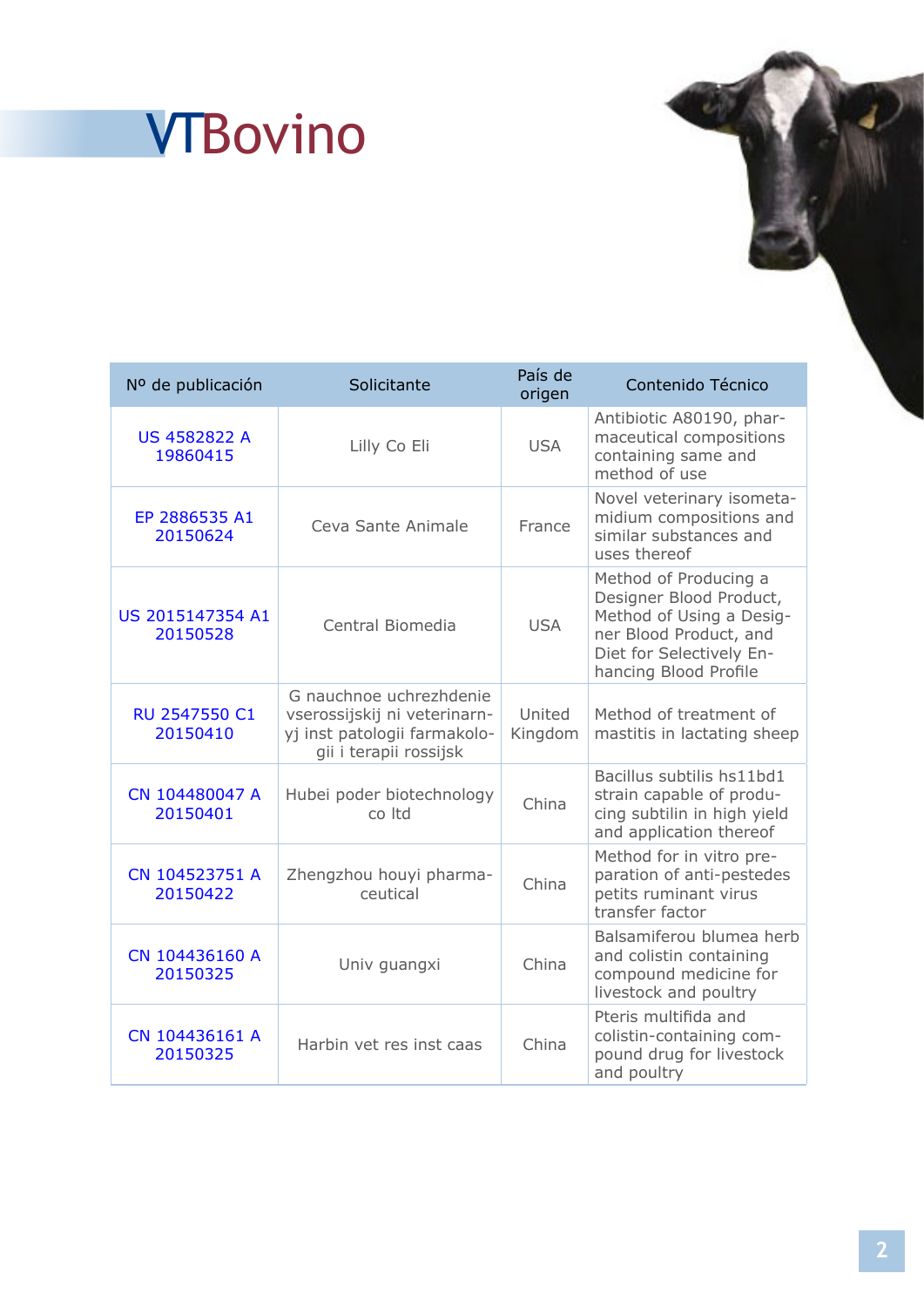| Nº de publicación              | Solicitante                                     | País de<br>origen | Contenido Técnico                                                                                                                                                                                                                                                              |
|--------------------------------|-------------------------------------------------|-------------------|--------------------------------------------------------------------------------------------------------------------------------------------------------------------------------------------------------------------------------------------------------------------------------|
| BR 102012013028<br>A2 20150414 | Univ fed do paraná                              | <b>Brazil</b>     | Marine microalgae extract<br>used for preventing and<br>treating gastrointestinal<br>diseases caused by Sal-<br>monella, preparing fodder<br>for animals, comprises<br>proteins and polysaccha-<br>rides having adsorptive<br>capacity to pathogenic<br>Gram-negative bacteria |
| EP 0197757 A2<br>19861015      | Pfizer                                          | <b>USA</b>        | Crystalline anhydrous<br>sodium 19-deoxyaglycone<br>dianemycin.                                                                                                                                                                                                                |
| CN 104472550 A<br>20150401     | Jiangsu acad agricultural<br>sci                | China             | Broad-spectrum salmone-<br>lla bacteriophage biologi-<br>cal bactericide and appli-<br>cation thereof                                                                                                                                                                          |
| CN 104586757 A<br>20150506     | Pizhou zhengkang biologi-<br>cal technology     | China             | Veterinary enrofloxacin<br>injection used for treating<br>livestock and poultry sen-<br>sitive fungus and myco-<br>plasma infections                                                                                                                                           |
| KR 20150051700 A<br>20150513   | Kbnp INC                                        | South<br>Korea    | Pharmaceutical compo-<br>sition for preventing and<br>treating coccidiosis in<br>goat                                                                                                                                                                                          |
| CN 104436181 A<br>20150325     | Beijing zhongke baike bio-<br>technology co Itd | China             | Novel brucella vaccine<br>and production method<br>thereof                                                                                                                                                                                                                     |
| US 2015224154 A1<br>20150813   | Nutrition physiology com-<br>pany IIc           | <b>USA</b>        | Low/high dose probiotic<br>supplements and methods<br>of their use                                                                                                                                                                                                             |
| EP 0169011 A2<br>19860122      | Pfizer Itd                                      | United<br>Kingdom | New polycyclic ether anti-<br>biotics.                                                                                                                                                                                                                                         |
| CN 104524152 A<br>20150422     | Liu dechen                                      | China             | Traditional chinese medi-<br>cine composition for trea-<br>ting rheumatoid arthritis<br>and preparation method<br>thereof                                                                                                                                                      |
| WO 2015123359<br>A1 20150820   | Albany medical college<br>Univ washington       | <b>USA</b>        | Multi-functional mucosal<br>vaccine platform                                                                                                                                                                                                                                   |
| EP 0117107 A2<br>19840829      | Pfizer                                          | <b>USA</b>        | Dianemycin derivative<br>and process therefor.                                                                                                                                                                                                                                 |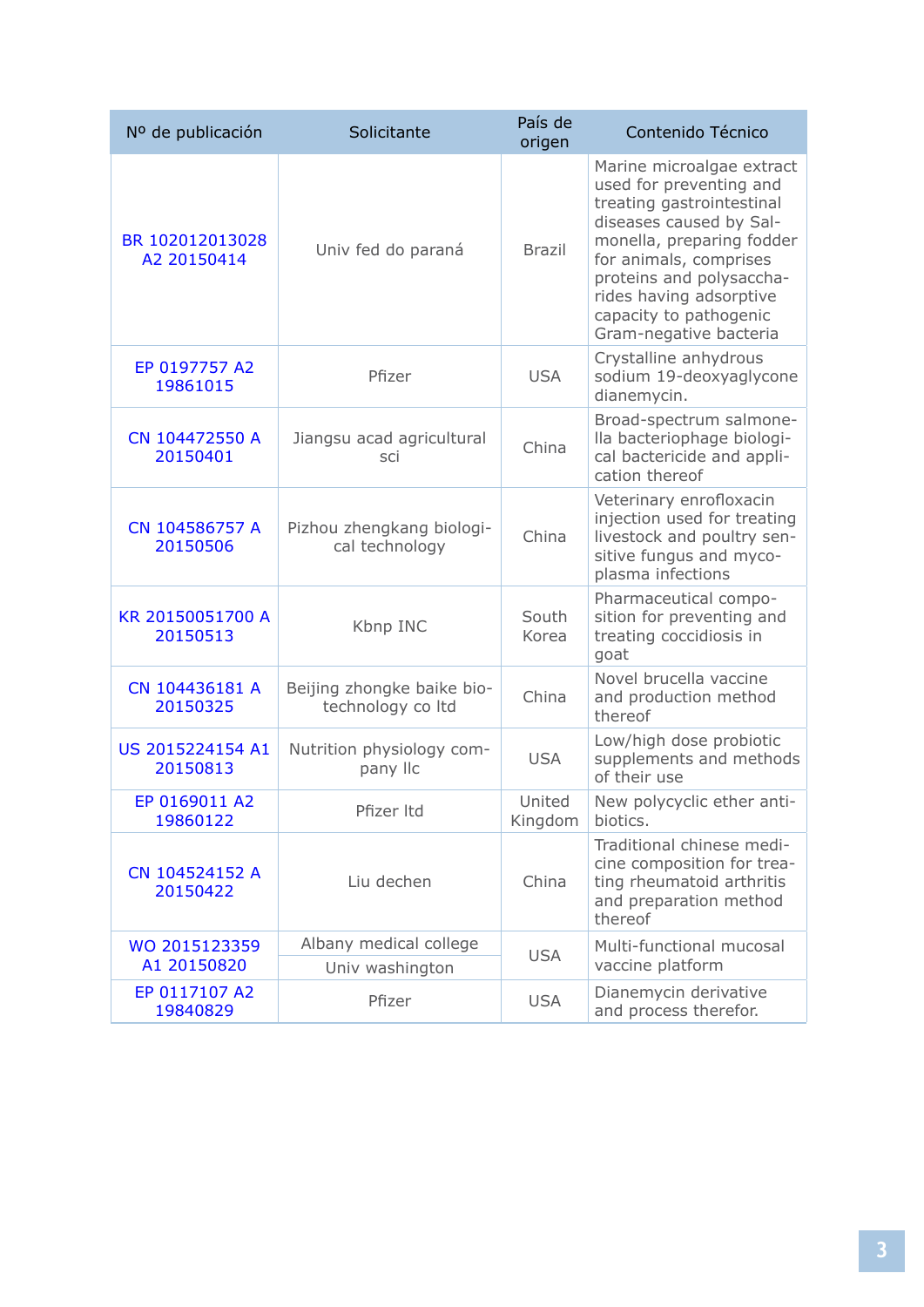| Nº de publicación            | Solicitante                              | País de<br>origen          | Contenido Técnico                                                                                                                                                                                                                                                    |
|------------------------------|------------------------------------------|----------------------------|----------------------------------------------------------------------------------------------------------------------------------------------------------------------------------------------------------------------------------------------------------------------|
| EP 0145484 A2<br>19850619    | Lilly & CO ELI                           | <b>USA</b>                 | Vancomycin purification<br>improvement and pro-<br>duct.                                                                                                                                                                                                             |
| US 2015224138 A1<br>20150813 | Watson robert d                          | <b>USA</b>                 | Use of electrolyzed water<br>for treatment and preven-<br>tion of common livestock<br>diseases and conditions,<br>including PRRS                                                                                                                                     |
| EP 0153128 A3<br>19870121    | Pfizer INC                               | <b>USA</b>                 | Novel New acidic<br>poly: cyclic ether antibio-<br>tic - for controlling coc-<br>cidiosis, enteritis, swine<br>dysentery and theileriosis                                                                                                                            |
| WO 2015112099<br>A1 20150730 | Ferda sevinc                             | Turkey                     | Production of immuno-<br>reactive proteins by using<br>the methods of recom-<br>binant dna technology<br>that usable for serological<br>diagnosis of babesia ovis<br>infection                                                                                       |
| WO 2015085348<br>A1 20150618 | Cytokine medical australia<br>pty Itd    | Australia                  | Apparatus for producing<br>therapeutically active<br>proteins in blood and uses<br>thereof                                                                                                                                                                           |
| WO 2015112586                | Univ duke                                | <b>USA</b>                 | Methods of treating pru-                                                                                                                                                                                                                                             |
| A1 20150730                  | Biomimetix jv Ilc                        |                            | ritus                                                                                                                                                                                                                                                                |
| WO 2015114163<br>A2 20150806 | Roth hermann                             | Germany                    | Composition for the pro-<br>phylaxis or treatment of<br>oxidative stress                                                                                                                                                                                             |
| WO 2015112453                | Univ california                          | <b>USA</b>                 | Medical devices compri-                                                                                                                                                                                                                                              |
| A1 20150730                  | Masdar inst of science and<br>technology | AE                         | sing curved piezoelectric<br>transducers                                                                                                                                                                                                                             |
|                              | Idemitsu kosan co                        |                            |                                                                                                                                                                                                                                                                      |
| WO 2015080099<br>A1 20150604 | Nat inst of advanced ind<br>scien        | Japan                      | Prevention of escherichia<br>coli diarrhea                                                                                                                                                                                                                           |
|                              | Hokusan kk                               |                            |                                                                                                                                                                                                                                                                      |
| RU 2013130310 A<br>20150110  | SP Veterinaria                           | Russian<br>Federa-<br>tion | Injectable veterinary<br>composition useful for<br>treating bacterial infec-<br>tion in animal, comprises<br>quinolone and cephalos-<br>porin or their salts with<br>excipient, and optionally<br>at least one additional<br>therapeutic agent, in oil<br>suspension |
| NZ 619101 A<br>20150626      | Alleva animal health Itd                 | <b>New</b><br>Zealand      | Veterinary injectable for-<br>mulations                                                                                                                                                                                                                              |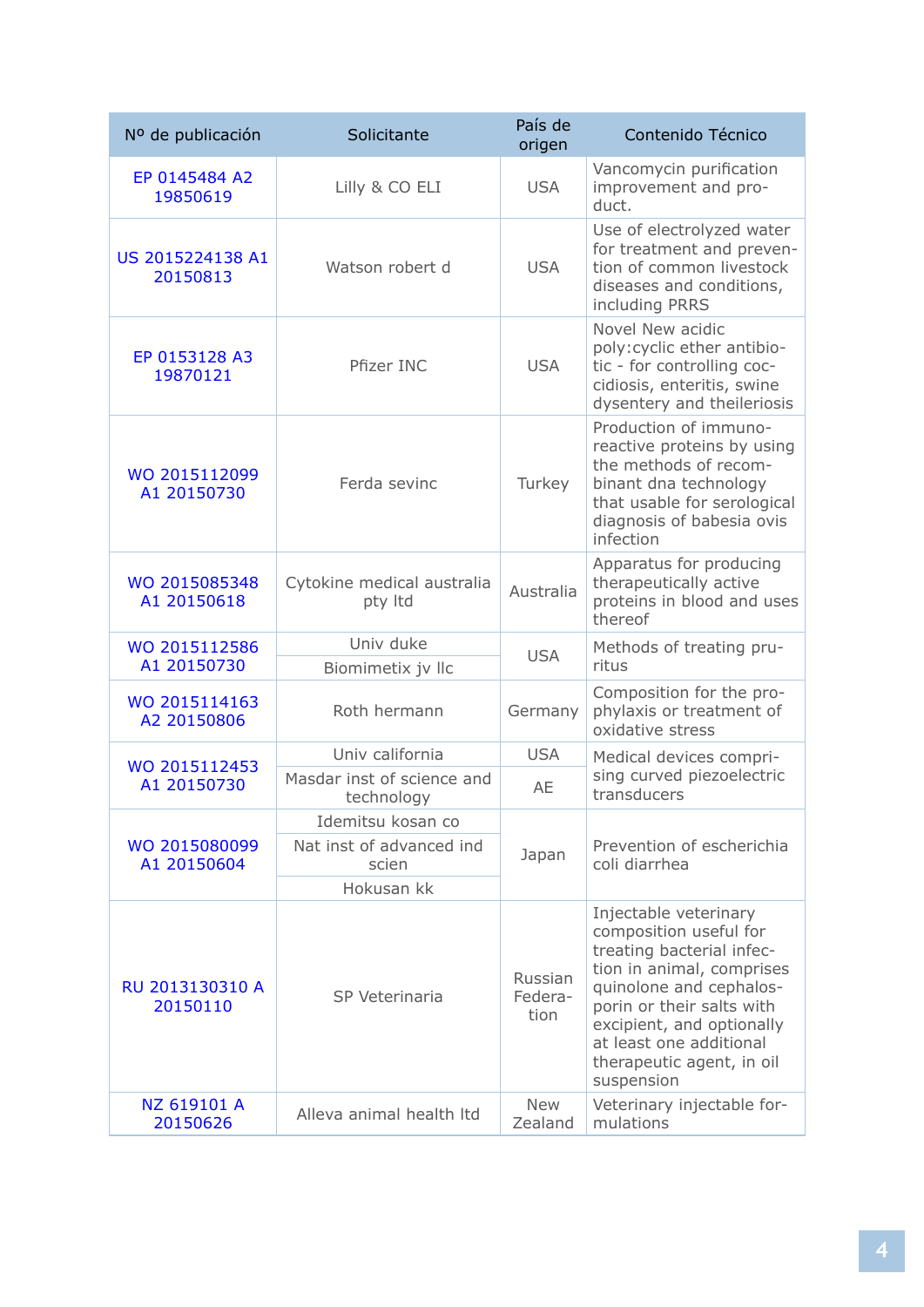| Nº de publicación            | Solicitante                                                                                                        | País de<br>origen          | Contenido Técnico                                                                                                                                                                                   |
|------------------------------|--------------------------------------------------------------------------------------------------------------------|----------------------------|-----------------------------------------------------------------------------------------------------------------------------------------------------------------------------------------------------|
| RU 2558924 C1<br>20150810    | Federal noe g bjudzhetnoe<br>nauchnoe uchrezhdenie ni<br>veterinarnyj inst necher-<br>nozemnoj zony rf             | Russian<br>Federa-<br>tion | Method of preventing leu-<br>kaemia in young cattle                                                                                                                                                 |
| RU 2558074 C1<br>20150727    | Federal noe g bjudzhetnoe<br>nauchnoe uchrezhdenie<br>vrnii veterinarnoj ehnto-<br>mologii i arakhnologii<br>fgbnu | Russian<br>Federa-<br>tion | Method of treating demo-<br>dectic mange in cattle                                                                                                                                                  |
| US 2015250816 A1<br>20150910 | Zurex pharmagra inc                                                                                                | <b>USA</b>                 | Method of treating a<br>mammalian teat and rela-<br>ted compositions                                                                                                                                |
| RU 2557986 C1<br>20150727    | Federal noe g bjudzhetnoe<br>nauchnoe uchrezhdenie<br>vrnii veterinarnoj ehnto-<br>mologii i arakhnologii<br>fgbnu | Russian<br>Federa-<br>tion | Method for protection of<br>cattle from ixodic ticks                                                                                                                                                |
| RU 2557986 C1<br>20150727    | Federal noe g bjudzhetnoe<br>nauchnoe uchrezhdenie<br>vrnii veterinarnoj ehnto-<br>mologii i arakhnologii<br>fgbnu | Russian<br>Federa-<br>tion | Method for protection of<br>cattle from ixodic ticks                                                                                                                                                |
| US 2015150932 A1<br>20150604 | Young inc wf                                                                                                       | <b>USA</b>                 | Soluable fiber digesti-<br>ve therapy and delivery<br>system                                                                                                                                        |
| GB 2138822 A<br>19841031     | Lilly co eli                                                                                                       | United<br>Kingdom          | Actaplanin antibiotics                                                                                                                                                                              |
| CN 104382898 A<br>20150304   | Zhengzhou houyi pharma-<br>ceutical                                                                                | China                      | Compound breast in-<br>jectant with amoxicillin<br>and preparation method<br>thereof                                                                                                                |
| CN 104450580 A<br>20150325   | Univ tarim                                                                                                         | China                      | Preparation method of<br>actinomycin d and appli-<br>cation thereof                                                                                                                                 |
| CN 104491203 A<br>20150408   | Zhengzhou houyi pharma-<br>ceutical                                                                                | China                      | Chinese herbal medici-<br>ne fermentative extract<br>liquid for preventing and<br>treating cow mastitis and<br>preparation method of<br>chinese herbal medici-<br>ne fermentative extract<br>liquid |
| EP 2905013 A1<br>20150812    | Bimeda amea Itd                                                                                                    | Ireland                    | Treatment of east coast<br>fever                                                                                                                                                                    |
| WO 2015126233<br>A1 20150827 | Univ nac autónoma de<br>méxico                                                                                     | Mexico                     | Improved long-acting<br>tilmicosin and use thereof<br>in the treatment of bovine<br>respiratory disease com-<br>plex (brdc) and in the dry<br>cow period                                            |
| CN 104483490 A<br>20150401   | Wuhan keqian biology co<br>Itd                                                                                     | China                      | Hog cholera virus inhibi-<br>tion elisa antibody detec-<br>tion kit and application<br>thereof                                                                                                      |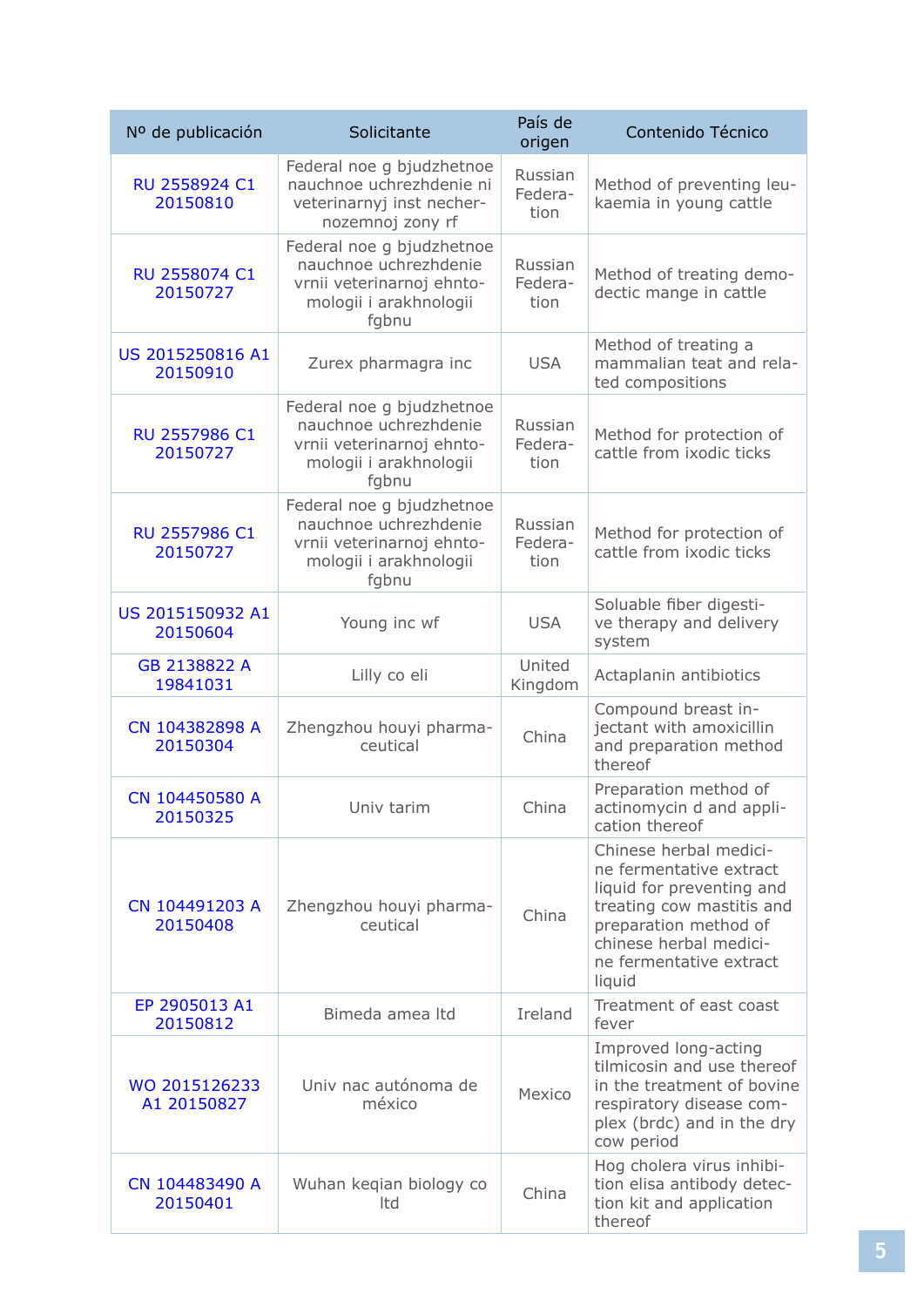| Nº de publicación              | Solicitante                                   | País de<br>origen | Contenido Técnico                                                                                                                                                                                                                                                              |
|--------------------------------|-----------------------------------------------|-------------------|--------------------------------------------------------------------------------------------------------------------------------------------------------------------------------------------------------------------------------------------------------------------------------|
| BR 102012013028<br>A2 20150414 | Univ fed do paraná                            | <b>Brazil</b>     | Marine microalgae extract<br>used for preventing and<br>treating gastrointestinal<br>diseases caused by Sal-<br>monella, preparing fodder<br>for animals, comprises<br>proteins and polysaccha-<br>rides having adsorptive<br>capacity to pathogenic<br>Gram-negative bacteria |
| CN 104546704 A<br>20150429     | Feed resinst chinese acad<br>agric CSI        | China             | Breast injection useful in<br>preparation of medica-<br>ment for preventing and/<br>or treating mastitis in<br>milk cows                                                                                                                                                       |
| EP 0197757 A2<br>19861015      | Pfizer                                        | <b>USA</b>        | Crystalline anhydrous<br>sodium 19-deoxyaglycone<br>dianemycin.                                                                                                                                                                                                                |
| EP 0072760 A1<br>19830223      | Merrell toraude & co                          | France            | Fluorinated diamino-hep-<br>tene and -heptyne deriva-<br>tives.                                                                                                                                                                                                                |
| CN 104472550 A<br>20150401     | Jiangsu acad agricultural<br>sci              | China             | Broad-spectrum salmone-<br>lla bacteriophage biologi-<br>cal bactericide and appli-<br>cation thereof                                                                                                                                                                          |
| CN 104510779 A<br>20150415     | Ringpu tianjin bio pharma-<br>ceutical co Itd | China             | Traditional chinese me-<br>dicine micro-ecologic<br>preparation for treating<br>recessive mastitis of dairy<br>cattle                                                                                                                                                          |
| CN 104586757 A<br>20150506     | Pizhou zhengkang biologi-<br>cal technology   | China             | Veterinary enrofloxacin<br>injection used for treating<br>livestock and poultry sen-<br>sitive fungus and myco-<br>plasma infections                                                                                                                                           |
| CN 104666635 A<br>20150603     | Tianjin Zhongao Feed<br>Coldt                 | China             | Traditional Chinese medi-<br>cine ointment for treating<br>milking cow acute mas-<br>titis                                                                                                                                                                                     |
| CN 104666636 A<br>20150603     | Tianjin Zhongao Feed<br>Coldt                 | China             | Medicinal composition<br>used for treating cow re-<br>cessive mastitis,                                                                                                                                                                                                        |
| KR 20150051700 A<br>20150513   | Kbnp inc                                      | South<br>Korea    | Pharmaceutical compo-<br>sition for preventing and<br>treating coccidiosis in<br>goat                                                                                                                                                                                          |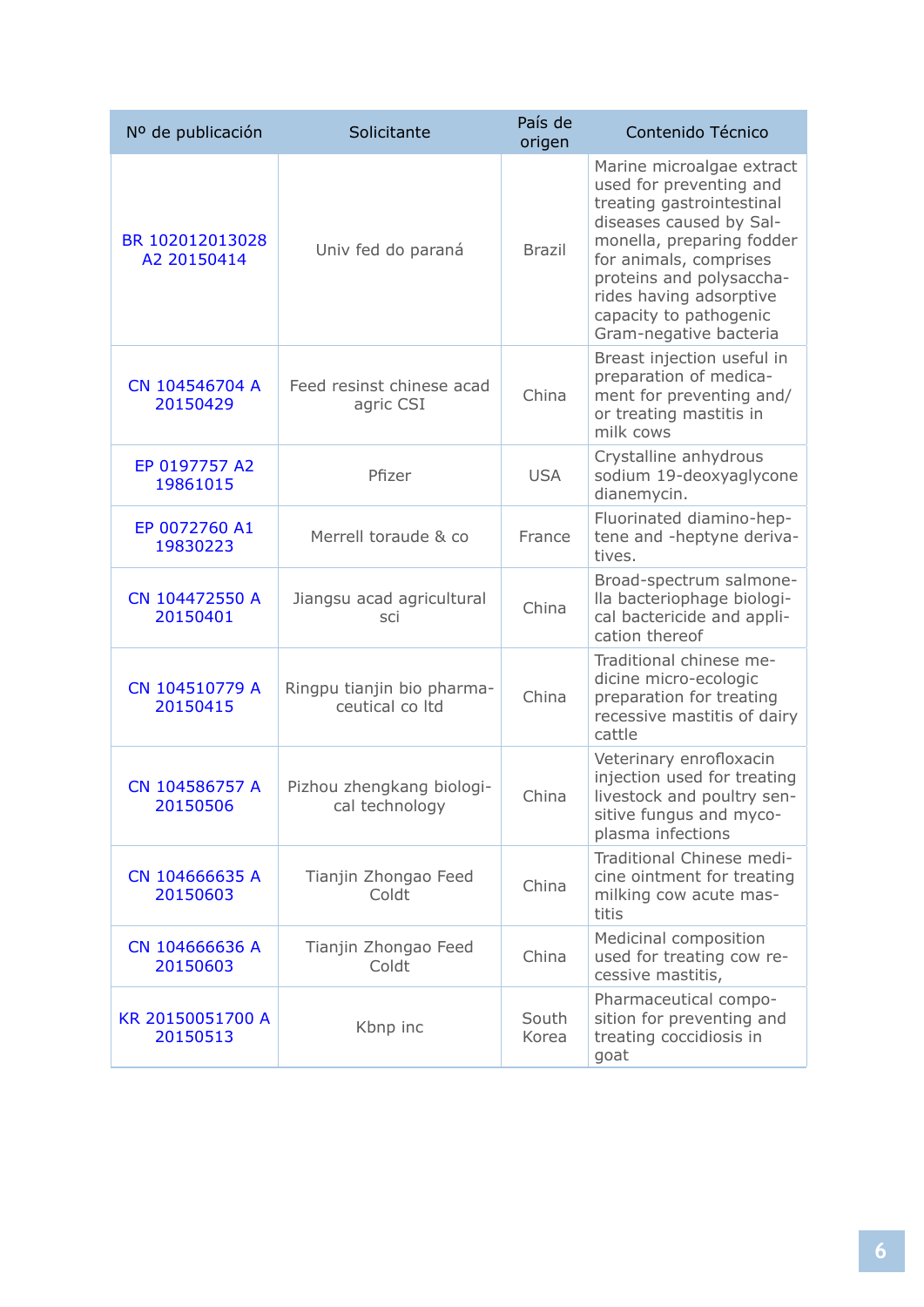| Nº de publicación            | Solicitante                                                                                                   | País de<br>origen          | Contenido Técnico                                                                               |
|------------------------------|---------------------------------------------------------------------------------------------------------------|----------------------------|-------------------------------------------------------------------------------------------------|
| RU 2557531 C2<br>20150720    | G nauchnoe uchrezhdenie<br>inst ehksperimental noj<br>veterinarii sibiri i dal nego<br>vostoka rossijskoj aka | Russian<br>Federa-<br>tion | Tissue nosode, prepara-<br>tion for treating bovine<br>mastitis and method for<br>using it      |
| WO 2015125824<br>A1 20150827 | Nissan chemical ind Itd                                                                                       | Japan                      | Alkynylpyridine-substitu-<br>ted amide compound and<br>noxious organism control<br>agent        |
| GB 2163848 B<br>19890607     | Shionogi & co                                                                                                 | Japan                      | Process for preserving<br>fixed avian erythrocytes                                              |
| EP 0072762 A1<br>19830223    | Merrell toraude & co                                                                                          | France                     | Fluorinated diaminoalkene<br>derivatives.                                                       |
| CN 104479028 A<br>20150401   | Univ heilongjiang bayi agri                                                                                   | China                      | Bovine rotavirus vp8* su-<br>bunit recombinant chime-<br>ric protein and application<br>thereof |
| CN 104530229 A<br>20150422   | Univ northwest a&f                                                                                            | China                      | Method for preparing<br>anti-bovine viral diarrhea<br>virus protein e2 specific<br>igy          |
| CN 104436181 A<br>20150325   | Beijing zhongke baike bio-<br>technology co Itd                                                               | China                      | Novel brucella vaccine<br>and production method<br>thereof                                      |
| CN 104546703 A<br>20150429   | Feed resinst chinese acad<br>agric CSI                                                                        | China                      | Breast injectant used<br>for lactating dairy cows<br>for preventing and trea-<br>ting mastitis  |
| CN 104586972 A<br>20150506   | Sichuan zoenovo biological<br>technology co                                                                   | China                      | Solution used for pre-<br>venting mastitis in cow,                                              |
|                              | Univ sichuan agric                                                                                            |                            | comprises rhizoma copti-                                                                        |
| US 2015157688 A1<br>20150611 | Zivo bioscience inc                                                                                           | <b>USA</b>                 | Composition and method<br>for affecting cytokines<br>and nf-kb                                  |
| US 2015224154 A1<br>20150813 | Nutrition physiology com-<br>pany IIc                                                                         | <b>USA</b>                 | Low/high dose probiotic<br>supplements and methods<br>of their use                              |
| CN 104524547 A<br>20150422   | Hinapharm pharmaceutical<br>co Itd                                                                            | China                      | Application of plectasin in<br>inhibiting streptococcus<br>agalactiae                           |
| WO 2015086551<br>A1 20150618 | Intervet int by                                                                                               | Nether-<br>lands           | Antiparasitic use of isoxa-                                                                     |
|                              | Intervet inc                                                                                                  | <b>USA</b>                 | zoline compounds                                                                                |
| WO 2015123359                | Albany medical college                                                                                        | <b>USA</b>                 | Multi-functional mucosal                                                                        |
| A1 20150820                  | Univ washington                                                                                               |                            | vaccine platform                                                                                |
| EP 0117107 A3<br>19851127    | Antibiotic 19-epi-diane-<br>mycin - obtd. by culturing<br>streptomyces hygrosopi-<br>cus ATCC 39250           | <b>USA</b>                 | Dianemycin derivative<br>and process therefor                                                   |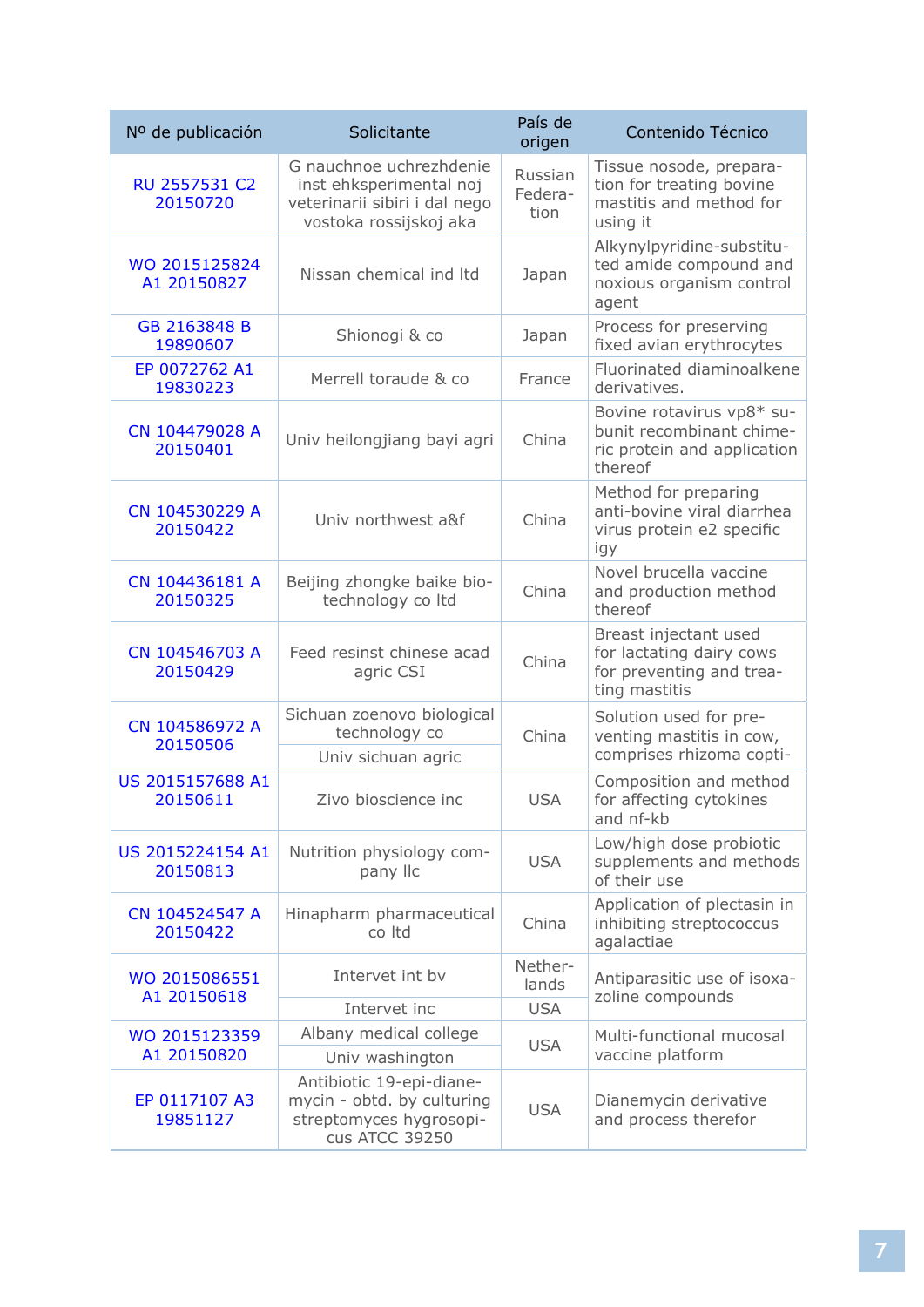| Nº de publicación            | Solicitante                                                             | País de<br>origen | Contenido Técnico                                                                                                                                                                                        |
|------------------------------|-------------------------------------------------------------------------|-------------------|----------------------------------------------------------------------------------------------------------------------------------------------------------------------------------------------------------|
| EP 0117107 A2<br>19840829    | Pfizer                                                                  | <b>USA</b>        | Dianemycin derivative<br>and process therefor.                                                                                                                                                           |
| CN 104524563 A<br>20150422   | Pu like bio eng co ltd                                                  | China             | Vaccine composition and<br>preparation method and<br>application thereof                                                                                                                                 |
| CN 104622792 A<br>20150520   | Univ yangzhou                                                           | China             | Agent used for contro-<br>lling mastitis in cow                                                                                                                                                          |
| CN 104622875 A<br>20150520   | Jiangxi bolai pharmacy co<br>Itd                                        | China             | Breast injection medicine<br>useful for resisting cow<br>mastitis                                                                                                                                        |
| US 2015152420 A1<br>20150604 | Univ Texas tech system                                                  | <b>USA</b>        | Compounds and methods<br>for altering RSV replica-<br>tion rate                                                                                                                                          |
| EP 0145484 A2<br>19850619    | Lilly & CO ELI                                                          | <b>USA</b>        | Vancomycin purification<br>improvement and pro-<br>duct.                                                                                                                                                 |
| EP 0077550 A2<br>19830427    | Wellcome found                                                          | United<br>Kingdom | 1.4-naphthoquinones,<br>methods for their pre-<br>paration and veterinary<br>formulations thereof.                                                                                                       |
| CN 104523976 A<br>20150422   | Huangping county longjing<br>original ecological techno-<br>logy co Itd | China             | Method for killing goat<br>cropping insects                                                                                                                                                              |
| CN 104622803 A<br>20150520   | Pizhou zhengkang biologi-<br>cal technology                             | China             | Breast injectant useful<br>for treating lactating cow<br>mastitis, caused by<br>gram-positive bacteria<br>and gram negative bacte-<br>ria, comprises Lincomycin<br>hydrochloride as active<br>ingredient |
| CN 104644670 A<br>20150527   | Qilu animal health prod co<br>Itd                                       | China             | Agent useful for preven-<br>ting dry milk mastitis<br>period in dairy cows                                                                                                                               |
| WO 2015117162<br>A1 20150806 | Univ south dakota                                                       | <b>USA</b>        | An in vitro system for ge-<br>neration of antigen-speci-<br>fic immune responses                                                                                                                         |
| US 2015224138 A1<br>20150813 | Watson robert d                                                         | <b>USA</b>        | Use of electrolyzed water<br>for treatment and preven-<br>tion of common livestock<br>diseases and conditions,<br>including PRRS                                                                         |
| WO 2015112099<br>A1 20150730 | Ferda sevinc                                                            | Turkey            | Production of immuno-<br>reactive proteins by using<br>the methods of recom-<br>binant dna technology<br>that usable for serological<br>diagnosis of babesia ovis<br>infection                           |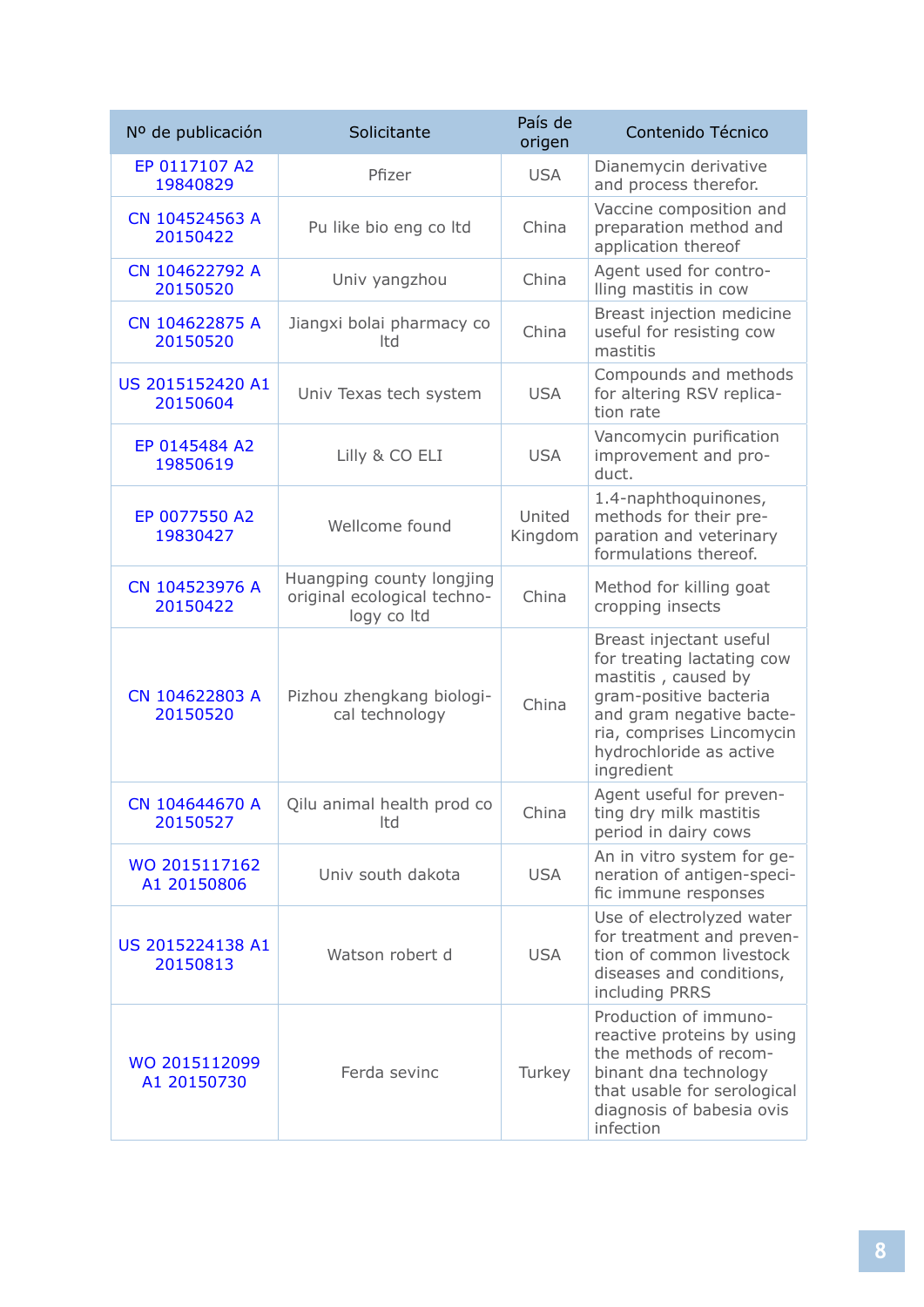| Nº de publicación            | Solicitante                                                                  | País de<br>origen          | Contenido Técnico                                                                                                                                                                          |
|------------------------------|------------------------------------------------------------------------------|----------------------------|--------------------------------------------------------------------------------------------------------------------------------------------------------------------------------------------|
| WO 2015122728<br>A1 20150820 | Choi won hyung                                                               | South<br>Korea             | Anti-tuberculosis com-<br>position for treating and<br>preventing tuberculosis<br>comprising melia azeda-<br>rach I. extract or lobelia<br>chinensis lour extract and<br>fractions thereof |
| WO 2015085348<br>A1 20150618 | Cytokine medical australia<br>pty Itd                                        | Australia                  | Apparatus for producing<br>therapeutically active<br>proteins in blood and uses<br>thereof                                                                                                 |
| WO 2015109012<br>A1 20150723 | Integrated biotherapeutics<br>inc                                            | <b>USA</b>                 | Targeting immunological<br>functions to the site of<br>bacterial infections using<br>cell wall targeting doma-<br>ins of bacteriolysins                                                    |
| WO 2015120254<br>A1 20150813 | Univ texas tech system                                                       | <b>USA</b>                 | Disulfiram compositions<br>and treatments for brain<br>tumors                                                                                                                              |
| WO 2015089114<br>A1 20150618 | Bullet biotechnology inc                                                     | <b>USA</b>                 | Specific virus-like parti-<br>cle-cpg oligonucleotide<br>vaccines and uses thereof                                                                                                         |
| WO 2015101183<br>A1 20150709 | Jiangsu hansoh pharma-<br>ceutical<br>Shanghai hansoh biomedi-<br>cal co Itd | China                      | Uracil nucleotide analogs,<br>preparation methods the-<br>refor and uses thereof                                                                                                           |
| WO 2015112438<br>A1 20150730 | Us health                                                                    | <b>USA</b>                 | Cgap-pna multivalent<br>peptide nucleic acid ligand<br>display                                                                                                                             |
| WO 2015112586<br>A1 20150730 | Univ duke                                                                    | <b>USA</b>                 | Methods of treating pru-<br>ritus                                                                                                                                                          |
|                              | Biomimetix jv Ilc                                                            |                            |                                                                                                                                                                                            |
| WO 2015114163<br>A2 20150806 | Roth hermann                                                                 | Germany                    | Composition for the pro-<br>phylaxis or treatment of<br>oxidative stress                                                                                                                   |
|                              | Univ california                                                              | <b>USA</b>                 |                                                                                                                                                                                            |
| WO 2015112453<br>A1 20150730 | Masdar inst of science and<br>technology                                     | United<br>Arab<br>Emirates | Medical devices compri-<br>sing curved piezoelectric<br>transducers                                                                                                                        |
| EP 0090578 A3<br>19850522    | Lill&Co                                                                      | <b>USA</b>                 | A41030 antibiotics and<br>their production                                                                                                                                                 |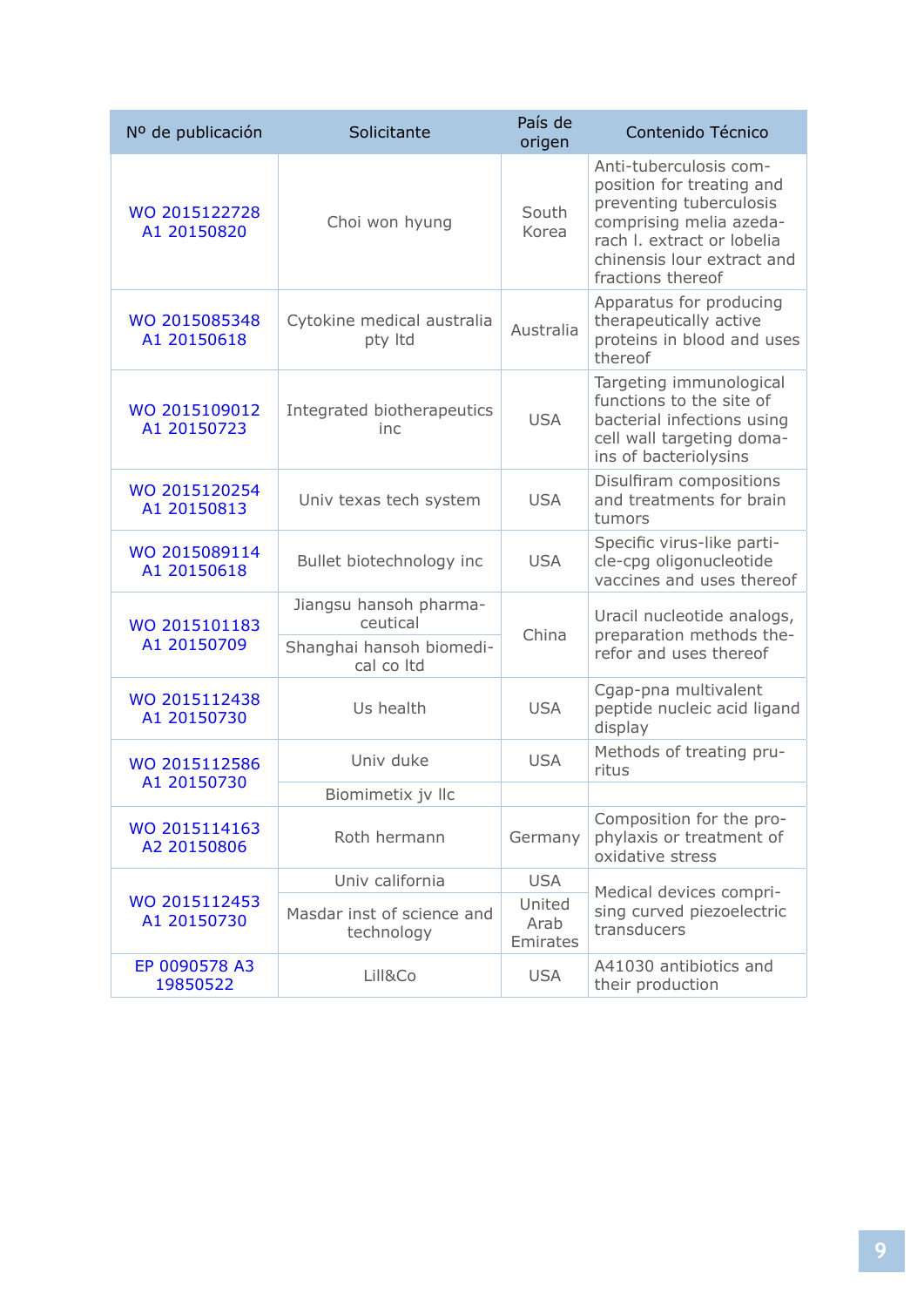# <span id="page-9-0"></span>**<sup>1</sup>** VTOvino y Caprino



| Nº de publicación               | Solicitante                                                                                                        | País de<br>origen          | Contenido Técnico                                                                                                                                                                                                                                                   |
|---------------------------------|--------------------------------------------------------------------------------------------------------------------|----------------------------|---------------------------------------------------------------------------------------------------------------------------------------------------------------------------------------------------------------------------------------------------------------------|
| <b>US 4582822 A</b><br>19860415 | Lilly Co Eli                                                                                                       | <b>USA</b>                 | Antibiotic A80190, phar-<br>maceutical compositions<br>containing same and<br>method of use                                                                                                                                                                         |
| EP 2886535 A1<br>20150624       | Ceva Sante Animale                                                                                                 | France                     | Novel veterinary isometa-<br>midium compositions and<br>similar substances and<br>uses thereof                                                                                                                                                                      |
| US 2015147354 A1<br>20150528    | Central Biomedia                                                                                                   | <b>USA</b>                 | Method of Producing a<br>Designer Blood Product,<br>Method of Using a Desig-<br>ner Blood Product, and<br>Diet for Selectively En-<br>hancing Blood Profile                                                                                                         |
|                                 | Idemitsu kosan co                                                                                                  |                            |                                                                                                                                                                                                                                                                     |
| WO 2015080099<br>A1 20150604    | Nat inst of advanced ind<br>scien                                                                                  | Japan                      | Prevention of escherichia<br>coli diarrhea                                                                                                                                                                                                                          |
|                                 | Hokusan kk                                                                                                         |                            |                                                                                                                                                                                                                                                                     |
|                                 | Hinderson bengt olle                                                                                               | Sweden                     | Compositions of hypo-                                                                                                                                                                                                                                               |
| US 2015150907 A1<br>20150604    | Almás geir hermod                                                                                                  | Norway                     | chlorous acid(hocl) and<br>methods of manufacture<br>thereof                                                                                                                                                                                                        |
| RU 2013130310 A<br>20150110     | SP Veterinaria                                                                                                     | Russian<br>Federa-<br>tion | Injectable veterinary com-<br>position useful for trea-<br>ting bacterial infection in<br>animal, comprises quino-<br>lone and cephalosporin or<br>their salts with excipient,<br>and optionally at least<br>one additional therapeutic<br>agent, in oil suspension |
| NZ 619101 A<br>20150626         | Alleva animal health Itd                                                                                           | New Zea-<br>land           | Veterinary injectable for-<br>mulations                                                                                                                                                                                                                             |
| RU 2558074 C1<br>20150727       | Federal noe g bjudzhetnoe<br>nauchnoe uchrezhdenie<br>vrnii veterinarnoj ehnto-<br>mologii i arakhnologii<br>fgbnu | Russian<br>Federa-<br>tion | Method of treating demo-<br>dectic mange in cattle                                                                                                                                                                                                                  |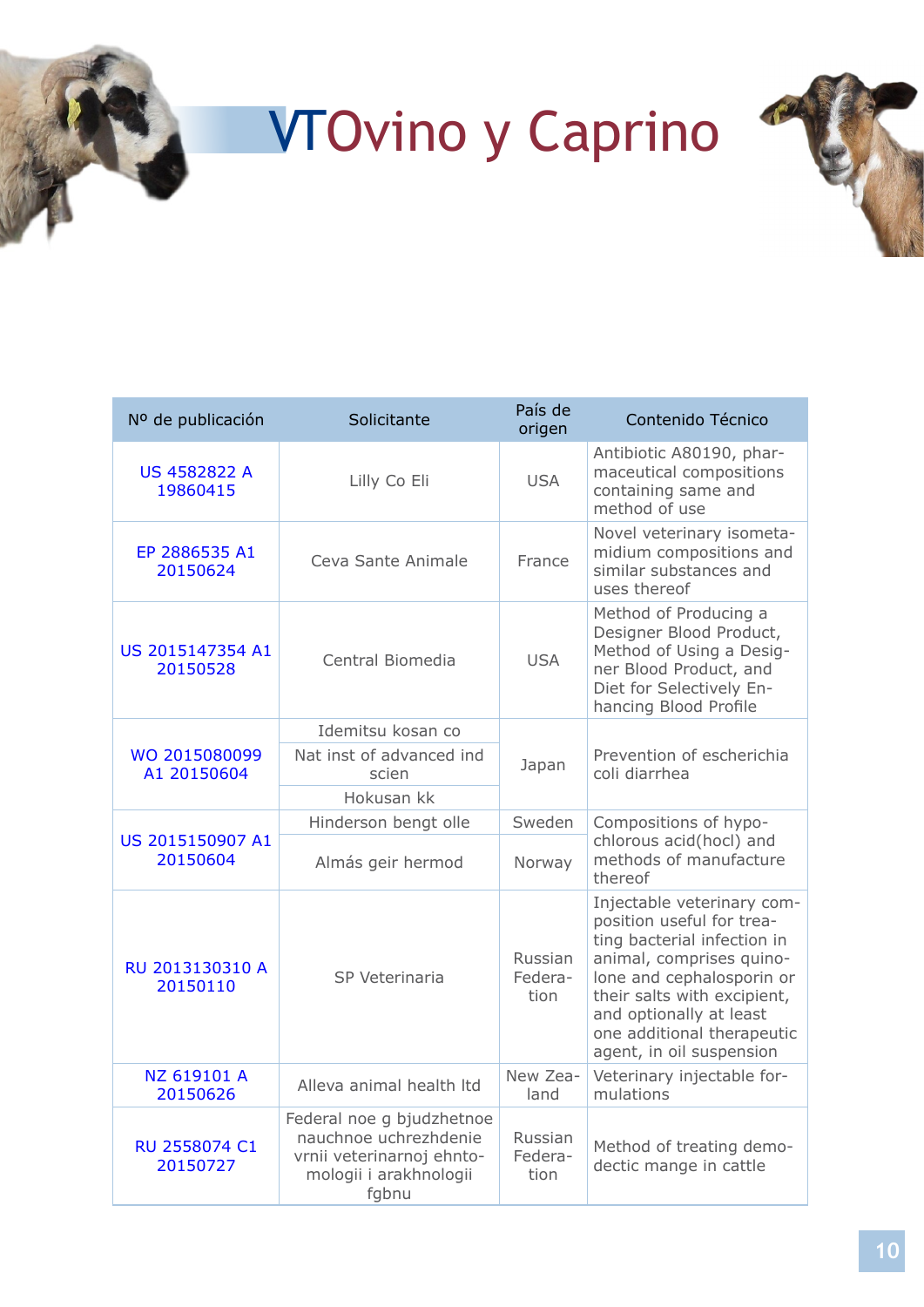| Nº de publicación            | Solicitante                                                                                                          | País de<br>origen          | Contenido Técnico                                                                                                                        |
|------------------------------|----------------------------------------------------------------------------------------------------------------------|----------------------------|------------------------------------------------------------------------------------------------------------------------------------------|
| RU 2558924 C1<br>20150810    | Federal noe g bjudzhetnoe<br>nauchnoe uchrezhdenie ni<br>veterinarnyj inst necher-<br>nozemnoj zony rf               | Russian<br>Federa-<br>tion | Method of preventing leu-<br>kaemia in young cattle                                                                                      |
| US 2015250816 A1<br>20150910 | Zurex pharmagra inc                                                                                                  | <b>USA</b>                 | Method of treating a<br>mammalian teat and rela-<br>ted compositions                                                                     |
| RU 2552755 C2<br>20150610    | G nauchnoe uchrezhdenie<br>prikaspijskij zonal nyj ni<br>veterinarnyj inst rossijskoj<br>akademii sel skokhoz        | Russian<br>Federa-<br>tion | Combined medication for<br>treating acute gastroin-<br>testinal diseases of calves,<br>accompanied with signs of<br>diarrhoea            |
| US 2015175557 A1<br>20150625 | Signal pharm IIc                                                                                                     | <b>USA</b>                 | New substituted diamino-<br>pyrimidyl derivative, used<br>in pharmaceutical compo-<br>sition for preventing and/<br>or treating diseases |
| RU 2557986 C1<br>20150727    | Federal noe g bjudzhetnoe<br>nauchnoe uchrezhdenie<br>vrnii veterinarnoj ehnto-<br>mologii i arakhnologii<br>fgbnu   | Russian<br>Federa-<br>tion | Method for protection of<br>cattle from ixodic ticks                                                                                     |
| RU 2547550 C1<br>20150410    | G nauchnoe uchrezhdenie<br>vserossijskij ni veterinar-<br>nyj inst patologii farmako-<br>logii i terapii rossijsk    | Russian<br>Federa-<br>tion | Method of treatment of<br>mastitis in lactating sheep                                                                                    |
| US 2015182454 A1<br>20150702 | Zoetis p & u llc                                                                                                     | <b>USA</b>                 | Method of administering<br>an injectable antibiotic to<br>an animal                                                                      |
| US 2015150932 A1<br>20150604 | Young inc wf                                                                                                         | <b>USA</b>                 | Soluable fiber digesti-<br>ve therapy and delivery<br>system                                                                             |
| RU 2553556 C1<br>20150620    | Federal noe g bjudzhetnoe<br>obrazovatel noe uchrezh-<br>denie vysshego profes-<br>sional nogo obrazovanija<br>kuban | Russian<br>Federa-<br>tion | Vaccine associated against<br>colibacillosis, streptococ-<br>cosis and staphylococcosis<br>of cattle                                     |
| GB 2138822 A<br>19841031     | Lilly co eli                                                                                                         | United<br>Kingdom          | Actaplanin antibiotics                                                                                                                   |
| CN 104382898 A<br>20150304   | Zhengzhou houyi pharma-<br>ceutical                                                                                  | China                      | Compound breast in-<br>jectant with amoxicillin<br>and preparation method<br>thereof                                                     |
| CN 104480047 A<br>20150401   | Hubei poder biotechnolo-<br>gy co Itd                                                                                | China                      | Bacillus subtilis hs11bd1<br>strain capable of produ-<br>cing subtilin in high yield<br>and application thereof                          |
| CN 104523751 A<br>20150422   | Zhengzhou houyi pharma-<br>ceutical                                                                                  | China                      | Method for in vitro pre-<br>paration of anti-pestedes<br>petits ruminant virus<br>transfer factor                                        |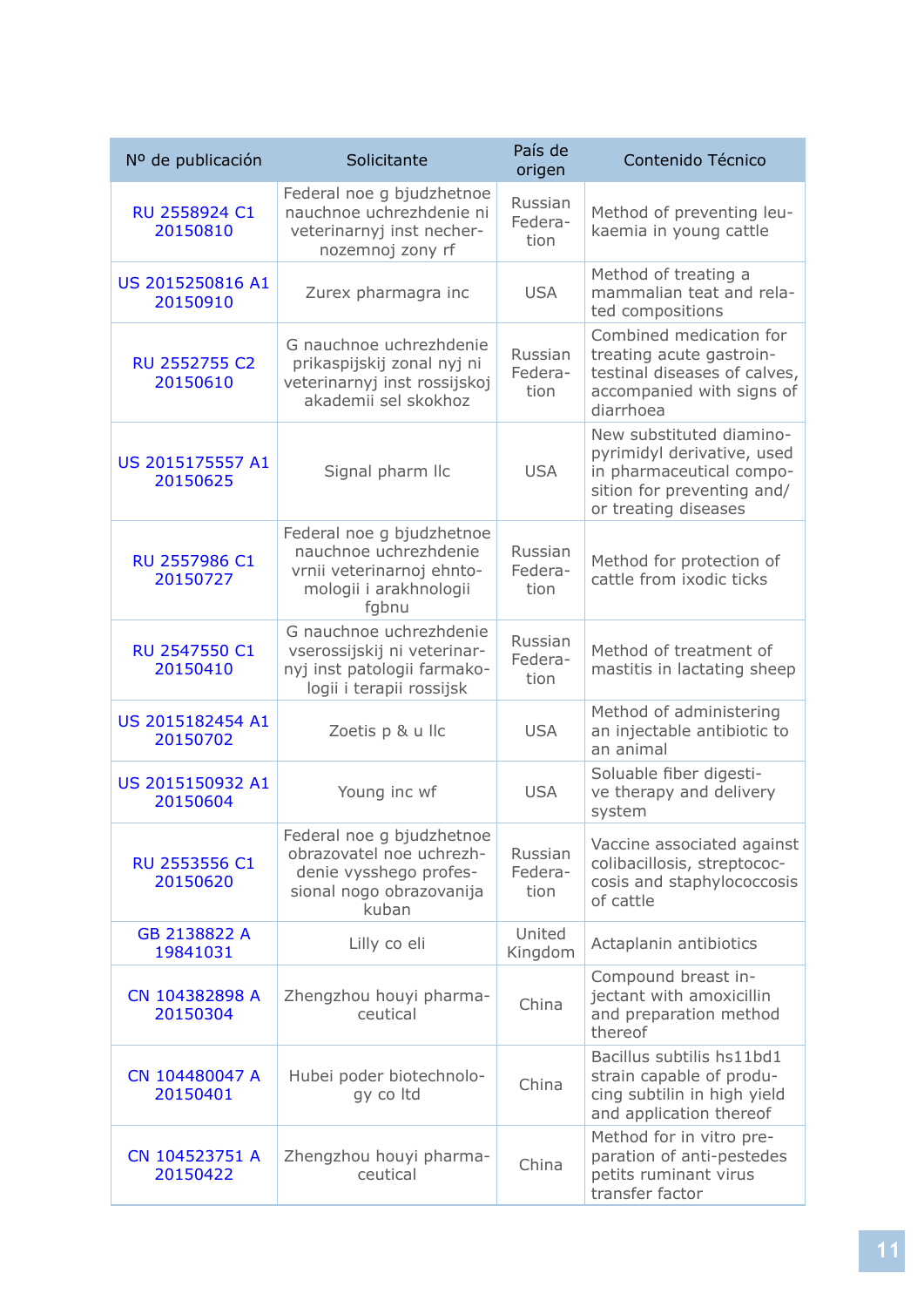| Solicitante                                                             | País de<br>origen | Contenido Técnico                                                                                                                                                                          |
|-------------------------------------------------------------------------|-------------------|--------------------------------------------------------------------------------------------------------------------------------------------------------------------------------------------|
| Univ guangxi                                                            | China             | Balsamiferou blumea herb<br>and colistin containing<br>compound medicine for<br>livestock and poultry                                                                                      |
| Harbin vet res inst caas                                                | China             | Pteris multifida and colis-<br>tin-containing compound<br>drug for livestock and<br>poultry                                                                                                |
| Bimeda amea Itd                                                         | Ireland           | Treatment of east coast<br>fever                                                                                                                                                           |
| Pfizer                                                                  | <b>USA</b>        | Crystalline anhydrous<br>sodium 19-deoxyaglycone<br>dianemycin.                                                                                                                            |
| Kbnp inc                                                                | South<br>Korea    | Pharmaceutical compo-<br>sition for preventing and<br>treating coccidiosis in goat                                                                                                         |
| Pfizer Itd                                                              | United<br>Kingdom | New polycyclic ether anti-<br>biotics.                                                                                                                                                     |
| Huangping county lon-<br>gjing original ecological<br>technology co ltd | China             | Method for killing goat<br>cropping insects                                                                                                                                                |
| Choi won hyung                                                          | South<br>Korea    | Anti-tuberculosis com-<br>position for treating and<br>preventing tuberculosis<br>comprising melia azeda-<br>rach I. extract or lobelia<br>chinensis lour extract and<br>fractions thereof |
| Cytokine medical australia<br>pty Itd                                   | Australia         | Apparatus for producing<br>therapeutically active<br>proteins in blood and uses<br>thereof                                                                                                 |
| Univ texas tech system                                                  | <b>USA</b>        | Disulfiram compositions<br>and treatments for brain<br>tumors                                                                                                                              |
| Univ california                                                         | <b>USA</b>        | Medical devices compri-                                                                                                                                                                    |
| Masdar inst of science and<br>technology                                | AE                | sing curved piezoelectric<br>transducers                                                                                                                                                   |
| Beijing zhongke baike<br>biotechnology co ltd                           | China             | Novel brucella vaccine and<br>production method the-<br>reof                                                                                                                               |
| Iac in nat univ chungnam                                                |                   | Composition for anti-                                                                                                                                                                      |
| Republic korea man rural<br>dev                                         | South<br>Korea    | influenza virus comprising<br>penthorum chinense pur-<br>sh extract                                                                                                                        |
|                                                                         |                   |                                                                                                                                                                                            |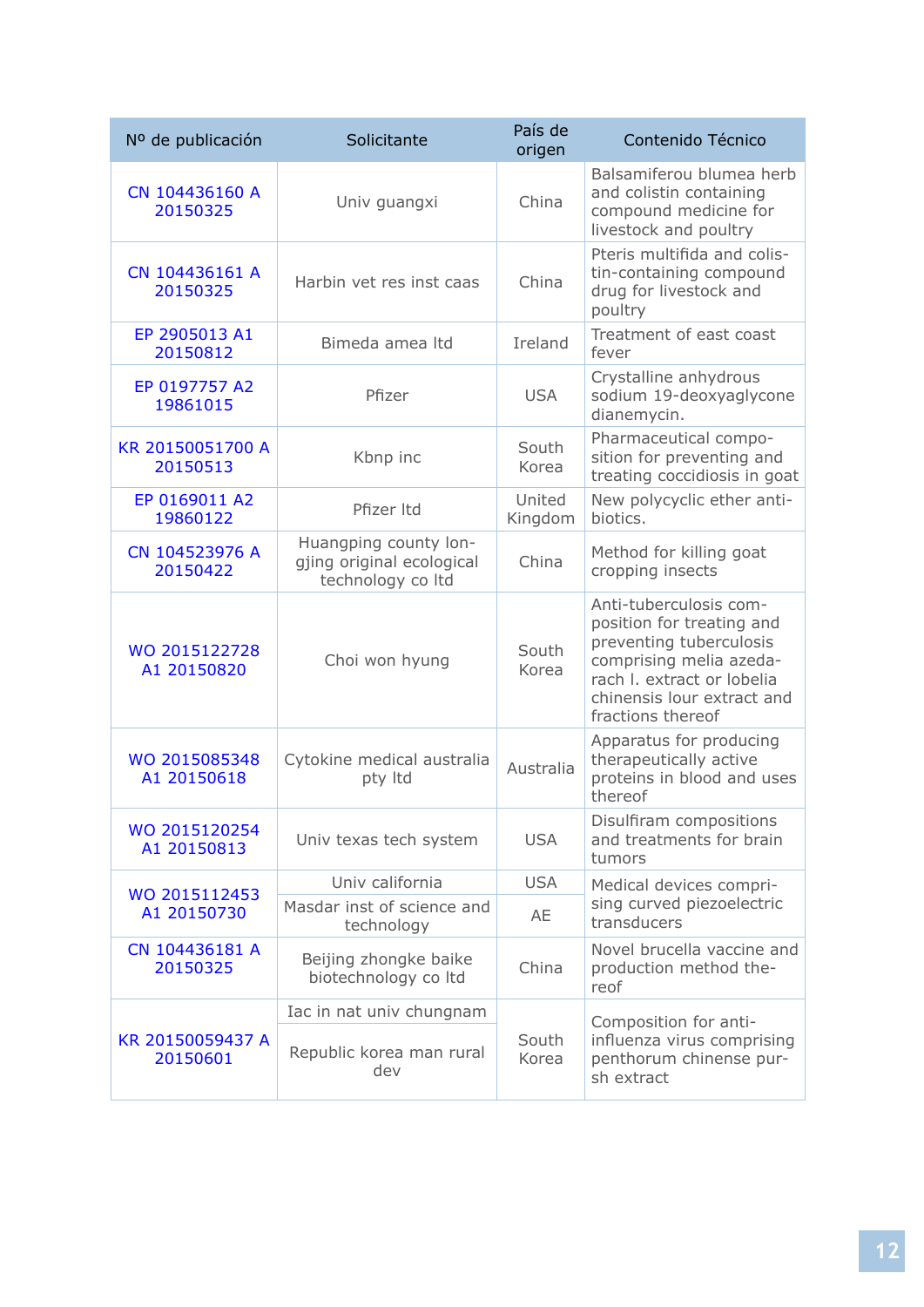

## <span id="page-12-0"></span>**<sup>1</sup>** VTPorcino

| Nº de publicación            | Solicitante                                 | País de<br>origen          | Contenido Técnico                                                                                                                                                                                                                                                    |
|------------------------------|---------------------------------------------|----------------------------|----------------------------------------------------------------------------------------------------------------------------------------------------------------------------------------------------------------------------------------------------------------------|
| US 2015165018 A1<br>20150618 | Boehringer ingelheim<br>vetmed              | <b>Denmark</b>             | Cd2 deficient african swi-<br>ne fever virus as live atte-                                                                                                                                                                                                           |
|                              | Consejo superior investi-<br>gacion         | Spain                      | nuated or subsequently<br>inactivated vaccine aga-<br>inst african swine fever in<br>mammals                                                                                                                                                                         |
| CN 104560895 A<br>20150429   | Shanghai hile biotechno-<br>logy co Itd     | China                      | Purifying Porcine cir-<br>covirus vaccine by loa-<br>ding Porcine circovirus<br>liquid to ion exchange<br>column, eluting column<br>using elution buffer and<br>collecting eluent contai-<br>ning Porcine circovirus<br>antigen                                      |
| WO 2015082465 A1             | Intervet int by                             | Nether-<br>lands           | Swine vaccine against<br>PRRS and lawsonia intra-                                                                                                                                                                                                                    |
| 20150611                     | Intervet inc                                | <b>USA</b>                 | cellularis                                                                                                                                                                                                                                                           |
| CN 104558165 A<br>20150429   | Jiangsu animal husbandry<br>sci & technolog | China                      | Preparing porcine repro-<br>ductive and respiratory<br>syndrome-specific egg<br>yolk antibody immu-<br>noglobulin Y, useful for<br>increasing body immune<br>function, comprises                                                                                     |
|                              | Idemitsu kosan co                           |                            |                                                                                                                                                                                                                                                                      |
| WO 2015080099 A1<br>20150604 | Nat inst of advanced ind<br>scien           | Japan                      | Prevention of escherichia<br>coli diarrhea                                                                                                                                                                                                                           |
|                              | Hokusan kk                                  |                            |                                                                                                                                                                                                                                                                      |
| RU 2013130310 A<br>20150110  | SP Veterinaria                              | Russian<br>Federa-<br>tion | Injectable veterinary<br>composition useful for<br>treating bacterial infec-<br>tion in animal, comprises<br>quinolone and cephalos-<br>porin or their salts with<br>excipient, and optionally<br>at least one additional<br>therapeutic agent, in oil<br>suspension |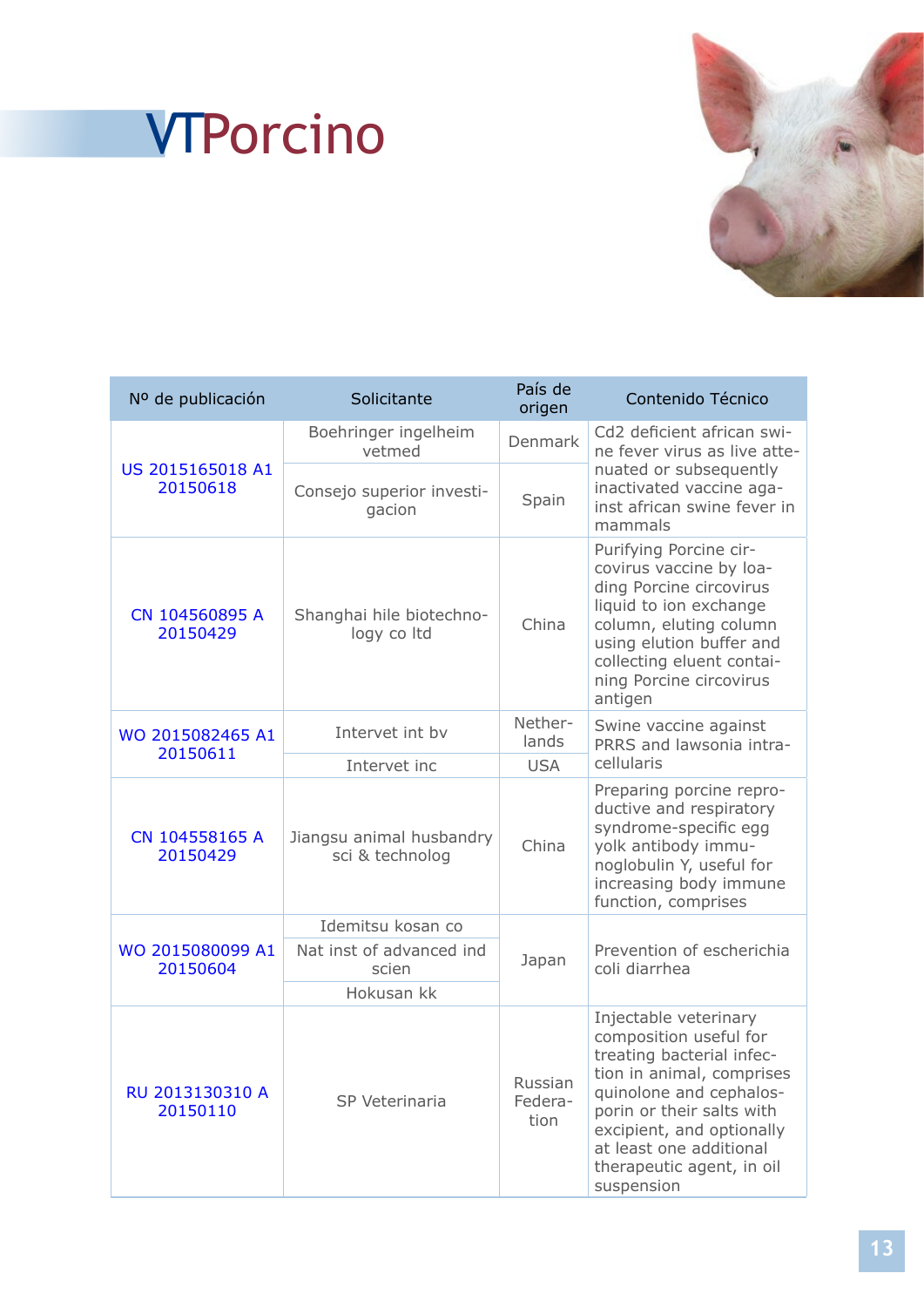| Nº de publicación              | Solicitante                                                     | País de<br>origen | Contenido Técnico                                                                                                                                                                                                                                                              |
|--------------------------------|-----------------------------------------------------------------|-------------------|--------------------------------------------------------------------------------------------------------------------------------------------------------------------------------------------------------------------------------------------------------------------------------|
| CN 104357474 A<br>20150218     | Univ sichuan agricultural                                       | China             | Method for preparing<br>in vitro expression and<br>polyclonal antibody of<br>porcine sox6 protein                                                                                                                                                                              |
| CN 104547164 A<br>20150429     | Dingzheng animal pharm<br>tianjin co Itd                        | China             | Traditional Chinese me-<br>dicinal granule useful for<br>preventing and treating<br>infectious gastroenteritis<br>in pig                                                                                                                                                       |
| WO 2015082458 A1<br>20150611   | Intervet int by                                                 | Nether-<br>lands  | Vaccine against porcine<br>circo virus type 2                                                                                                                                                                                                                                  |
|                                | Intervet inc                                                    | <b>USA</b>        |                                                                                                                                                                                                                                                                                |
| WO 2015124594 A1<br>20150827   | Intervet int by                                                 | Nether-<br>lands  | Swine virus vaccines that<br>are liquid stable                                                                                                                                                                                                                                 |
|                                | Intervet inc                                                    | <b>USA</b>        |                                                                                                                                                                                                                                                                                |
| CN 104483490 A<br>20150401     | Wuhan keqian biology co<br>Itd                                  | China             | Hog cholera virus inhibi-<br>tion elisa antibody detec-<br>tion kit and application<br>thereof                                                                                                                                                                                 |
| BR 102012013028<br>A2 20150414 | Univ fed do paraná                                              | <b>Brazil</b>     | Marine microalgae extract<br>used for preventing and<br>treating gastrointestinal<br>diseases caused by Sal-<br>monella, preparing fodder<br>for animals, comprises<br>proteins and polysaccha-<br>rides having adsorptive<br>capacity to pathogenic<br>Gram-negative bacteria |
| CN 104522352 A<br>20150422     | Dengfeng donghua town<br>ecology environmental<br>prot pig farm | China             | Traditional chinese me-<br>dicine feed additive for<br>prevention and treatment<br>of swine salmonellosis                                                                                                                                                                      |
| WO 2015072603 A1<br>20150521   | Doosan ecobiznet co Itd<br>Knu industry cooperation<br>found    | South<br>Korea    | Bacillus amyloliquefaciens<br>ebn-tk3 and antibiotic or<br>antifungal agent compri-                                                                                                                                                                                            |
| CN 104548083 A<br>20150429     | Pulike bioengineering co<br>Itd                                 | China             | Vaccinating composition<br>useful in preparation of<br>medicine for preventing<br>and treating disease cau-<br>sed by porcine Circovirus                                                                                                                                       |
| CN 104548093 A<br>20150429     | Tianjin rip biotechnology<br>co Itd                             | China             | Composition useful for<br>treating piglet diarr-<br>hea comprises egg yolk<br>antibody against infec-<br>tious gastroenteritis,<br>porcine epidemic diarrhea<br>and porcine rotavirus<br>virus, Lactobacillus, Bifi-<br>dobacterium and Bacillus<br>liquid                     |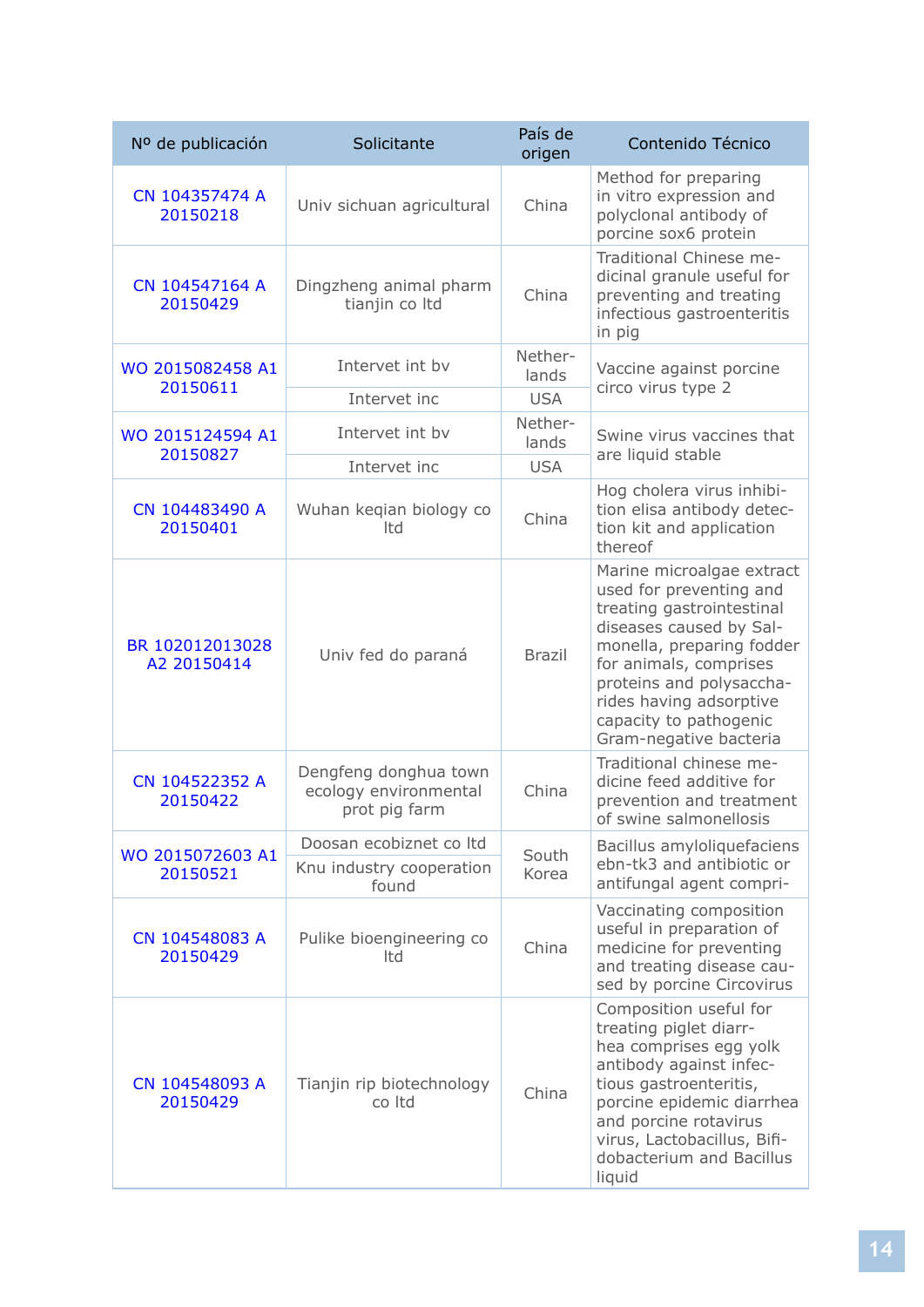| Nº de publicación            | Solicitante                                                                          | País de<br>origen | Contenido Técnico                                                                                                         |
|------------------------------|--------------------------------------------------------------------------------------|-------------------|---------------------------------------------------------------------------------------------------------------------------|
| KR 20150086672 A<br>20150729 | Republic korea man ani-<br>mal & plant quarantine<br>agenc<br>Choong ang vaccine lab | South<br>Korea    | Multivalent vaccine com-<br>position for preventing<br>or treating infection by<br>actinobacillus pleurop-                |
| CN 104388399 A               | zhang shu                                                                            |                   | PRRSV attenuated strain                                                                                                   |
| 20150304                     | lyu hongliang                                                                        | China             | which is capable of indu-                                                                                                 |
| CN 104474544 A<br>20150401   | Xinjiang tecon animal<br>husbandry biolog techno-<br>logy co Itd                     | China             | Preparation method of<br>novel hog cholera vaccine<br>containing th polypeptide                                           |
| CN 104480047 A<br>20150401   | Hubei poder biotechnolo-<br>gy co Itd                                                | China             | bacillus subtilis hs11bd1<br>strain capable of produ-<br>cing subtilin in high yield<br>and application thereof           |
| CN 104450559 A<br>20150325   | Pu like bio eng co ltd                                                               | China             | New mycoplasma hyop-<br>neumoniae strain and<br>vaccine composite of new<br>mycoplasma hyopneumo-<br>niae                 |
| CN 104419687 A<br>20150318   | Univ china agricultural                                                              | China             | Recombinant prrs virus<br>hv-nsp29 and application<br>thereof                                                             |
| CN 104693310 A<br>20150610   | Jiangsu agric sci inst                                                               | China             | New chimeric protein,<br>constructed by choosing<br>the four sites of porcine<br>circovirus type 2                        |
| CN 104474540 A<br>20150401   | Shandong sinder techno-<br>logy co Itd                                               | China             | Preparation method of<br>phage display-expressing<br>circovirus antigen vaccine                                           |
| CN 104436181 A<br>20150325   | Beijing zhongke baike<br>biotechnology co Itd                                        | China             | Novel brucella vaccine<br>and production method<br>thereof                                                                |
| CN 104419686 A<br>20150318   | Univ china agricultural                                                              | China             | Recombinant prrs virus<br>hv-nsp9 and application<br>thereof                                                              |
| CN 104548084 A<br>20150429   | Univ china agric                                                                     | China             | New recombinant porcine<br>reproductive and respira-<br>tory syndrome virus hv-<br>nsp9 used in preparation<br>of vaccine |
| WO 2015085242 A1<br>20150611 | Merial Itd                                                                           | <b>USA</b>        | Skin innate response<br>linked to protective intra-<br>dermal vaccination aga-<br>inst respiratory infection              |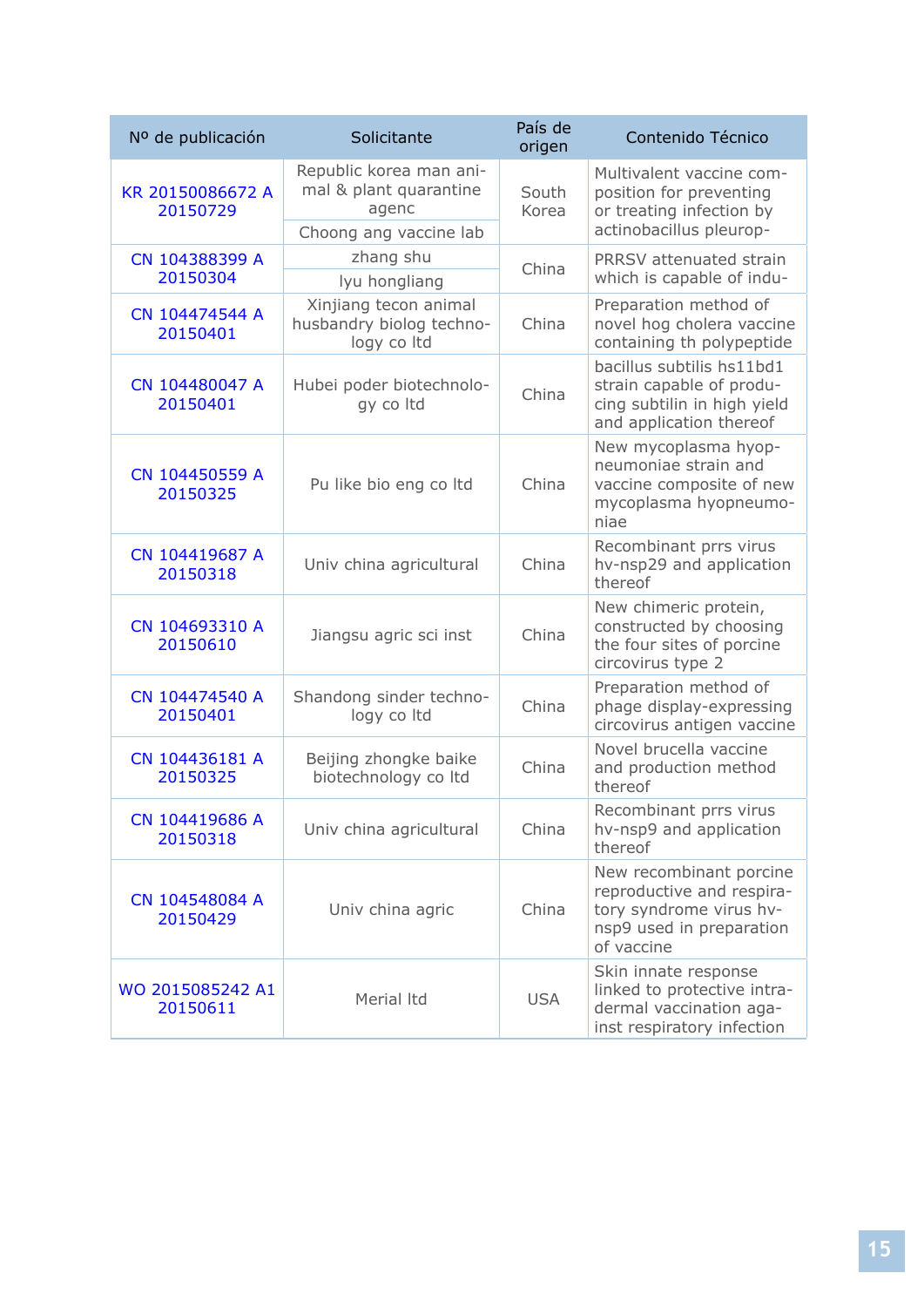| Nº de publicación            | Solicitante                                           | País de<br>origen | Contenido Técnico                                                                                                                                                                                                                                                               |
|------------------------------|-------------------------------------------------------|-------------------|---------------------------------------------------------------------------------------------------------------------------------------------------------------------------------------------------------------------------------------------------------------------------------|
| CN 104667296 A<br>20150603   | Univ sichuan agricultural                             | China             | Use of recombinant Sal-<br>monella having specified<br>nucleotide sequence for<br>preparation of medicine,<br>which is useful for pre-<br>venting porcine epidemic<br>diarrhea disease                                                                                          |
| US 2015209313 A1<br>20150730 | 3e therapeutics company                               | <b>USA</b>        | Use of x-ray contrast<br>media and related compo-<br>sitions for the treatment,<br>prevention, reduction of<br>severity of or delay of the<br>onset of influenza                                                                                                                |
| WO 2015080100 A1             | Idemitsu kosan co                                     |                   | Vaccine against colibaci-                                                                                                                                                                                                                                                       |
| 20150604                     | nat ct for global health<br>and medicine              | Japan             | <b>Ilosis</b>                                                                                                                                                                                                                                                                   |
| EP 0153580 A1<br>19850904    | Abbott lab                                            | <b>USA</b>        | Naphthyridine antibacte-<br>rial compounds.                                                                                                                                                                                                                                     |
| CN 104524563 A<br>20150422   | Pu like bio eng co ltd                                | China             | Vaccine composition and<br>preparation method and<br>application thereof                                                                                                                                                                                                        |
| CN 104450556 A<br>20150325   | Yangzhou uni bio phar-<br>maceutical co Itd           | China             | Serum-12 type haemo-<br>philus lus paradis vaccine<br>strain and application<br>thereof                                                                                                                                                                                         |
| CN 104450557 A<br>20150325   | Yangzhou uni bio phar-<br>maceutical co Itd           | China             | Serum-5 type haemo-<br>philus lus paradis vaccine<br>strain and application<br>thereof                                                                                                                                                                                          |
| CN 104497136 A<br>20150408   | Animal & plant inspection<br>& quarantine tech ct she | China             | Monoclonal antibody for<br>african swine fever virus<br>gene ii type strain as well<br>as preparation method<br>and application thereof                                                                                                                                         |
| CN 104623653 A<br>20150520   | Siao biological technology<br>suzhou co Itd           | China             | New vaccine composi-<br>tion useful for preparing<br>medicine for preventing<br>and treating porcine<br>circovirus-related disea-<br>ses comprises immunizing<br>dose of porcine circovirus<br>type 2 cap protein virus-<br>like particle antigen and<br>stable buffer solution |
| WO 2015095650 A1             | Puretein bioscience llc                               | <b>USA</b>        | methods for treating an                                                                                                                                                                                                                                                         |
| 20150625                     | Casebolt brett                                        |                   | animal                                                                                                                                                                                                                                                                          |
| EP 0090578 A3<br>19850522    | Lill&Co                                               | <b>USA</b>        | A41030 antibiotics and<br>their production                                                                                                                                                                                                                                      |
| CN 104511015 A<br>20150415   | Pu like bio eng co ltd                                | China             | Vaccine composition,<br>preparation method and<br>application thereof                                                                                                                                                                                                           |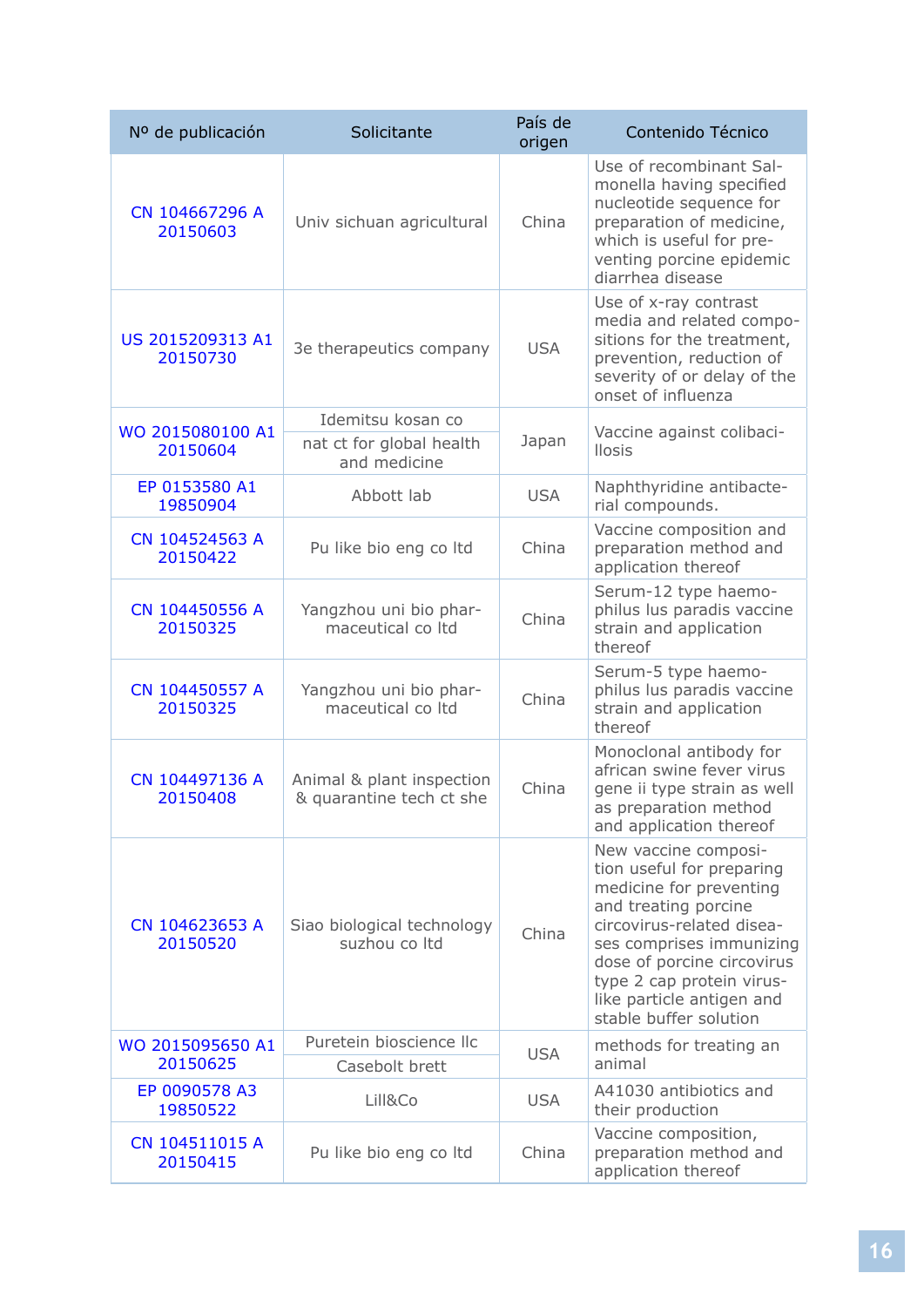| Nº de publicación            | Solicitante                                 | País de<br>origen | Contenido Técnico                                                                                                                                                                          |
|------------------------------|---------------------------------------------|-------------------|--------------------------------------------------------------------------------------------------------------------------------------------------------------------------------------------|
| WO 2015123359 A1<br>20150820 | Albany medical college<br>Univ washington   | <b>USA</b>        | Multi-functional mucosal<br>vaccine platform                                                                                                                                               |
| CN 104498384 A<br>20150408   | China animal health and<br>epidemiology ct  | China             | Serum 13 type haemo-<br>philus parasuis and use<br>thereof                                                                                                                                 |
| WO 2015122728 A1<br>20150820 | Choi won hyung                              | South<br>Korea    | Anti-tuberculosis com-<br>position for treating and<br>preventing tuberculosis<br>comprising melia azeda-<br>rach I. extract or lobelia<br>chinensis lour extract and<br>fractions thereof |
| CN 104523900 A<br>20150422   | Univ sichuan agricultural                   | China             | Mixture for preventing<br>and treating infectious<br>pleuropneumonia of pigs<br>and preparation method<br>thereof                                                                          |
| CN 104450555 A<br>20150325   | Yangzhou uni bio phar-<br>maceutical co Itd | China             | Serum-13 type haemo-<br>philus lus paradis vaccine<br>strain and application<br>thereof                                                                                                    |
| CN 104497148 A<br>20150408   | Guangzhou putai biotech-<br>nology co Itd   | China             | Preparation method for<br>recombinant ubiquitin<br>blue ear disease vaccine                                                                                                                |
| US 2015224138 A1<br>20150813 | Watson robert d                             | <b>USA</b>        | Use of electrolyzed water<br>for treatment and preven-<br>tion of common livestock<br>diseases and conditions,<br>including PRRS                                                           |
| WO 2015095012 A1<br>20150625 | Zoetis IIc                                  | <b>USA</b>        | Hendra and nipah virus g<br>glycoprotein immunogenic<br>compositions                                                                                                                       |
|                              | Iac in nat univ chungnam                    |                   | Composition for anti-<br>influenza virus compri-<br>sing penthorum chinense<br>pursh extract                                                                                               |
| KR 20150059437 A<br>20150601 | Republic korea man rural<br>dev             | South<br>Korea    |                                                                                                                                                                                            |
| KR 20150055683 A<br>20150522 | Snu r&db foundation                         | South<br>Korea    | Composition comprising<br>ginsenosides for treating<br>or preventing cold, avian<br>influenza, or swine in-<br>fluenza                                                                     |
| WO 2015114163 A2<br>20150806 | Roth hermann                                | Germany           | Composition for the pro-<br>phylaxis or treatment of<br>oxidative stress                                                                                                                   |
| WO 2015112586 A1             | Univ duke                                   | <b>USA</b>        | Methods of treating pru-                                                                                                                                                                   |
| 20150730                     | Biomimetix jv Ilc                           |                   | ritus                                                                                                                                                                                      |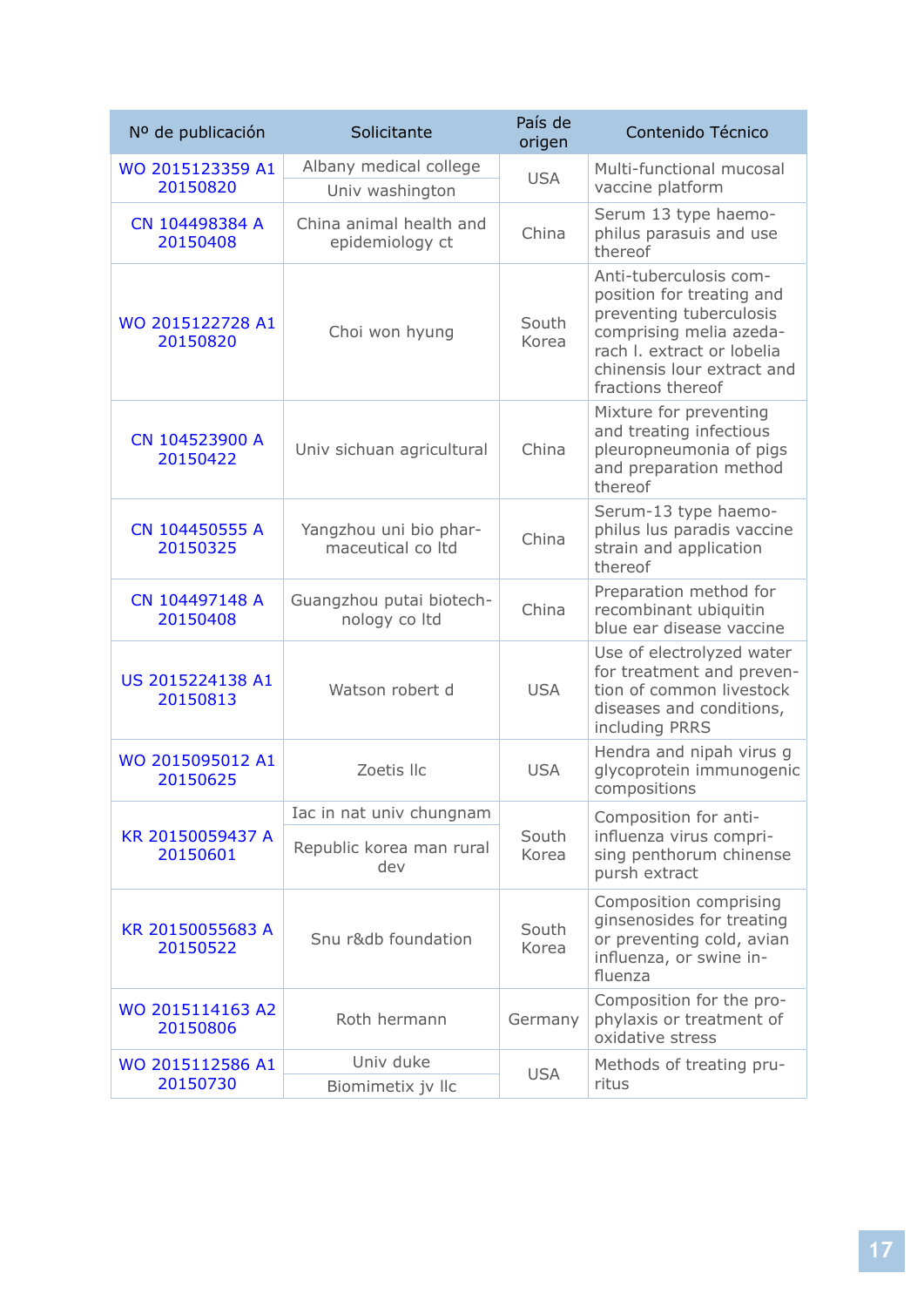| Nº de publicación               | Solicitante                              | País de<br>origen | Contenido Técnico                                                                                                                                                             |
|---------------------------------|------------------------------------------|-------------------|-------------------------------------------------------------------------------------------------------------------------------------------------------------------------------|
| WO 2015109578 A1<br>20150730    | Jiangsu acad agricultural<br>sci         | China             | New pig Mycoplasma<br>hyopneumoniae virulent<br>strain AN306 useful for<br>preventing and treating<br>Mycoplasma hyopneumo-<br>niae infection in pigs and<br>related diseases |
| <b>US 4582822 A</b><br>19860415 | Lilly Co Eli                             | <b>USA</b>        | Antibiotic A80190, phar-<br>maceutical compositions<br>containing same and<br>method of use                                                                                   |
| EP 0197757 A2<br>19861015       | Pfizer                                   | <b>USA</b>        | Crystalline anhydrous<br>sodium 19-deoxyaglycone<br>dianemycin.                                                                                                               |
| EP 0169011 A2<br>19860122       | Pfizer Itd                               | United<br>Kingdom | New polycyclic ether anti-<br>biotics.                                                                                                                                        |
| EP 0153128 A3<br>19870121       | Pfizer INC                               | <b>USA</b>        | Novel New acidic<br>poly: cyclic ether antibio-<br>tic - for controlling coc-<br>cidiosis, enteritis, swine<br>dysentery and theileriosis                                     |
| WO 2015085348 A1<br>20150618    | Cytokine medical austra-<br>lia pty Itd  | Australia         | Apparatus for producing<br>therapeutically active<br>proteins in blood and uses<br>thereof                                                                                    |
| WO 2015120254 A1<br>20150813    | Univ texas tech system                   | <b>USA</b>        | Disulfiram compositions<br>and treatments for brain<br>tumors                                                                                                                 |
| WO 2015112453 A1                | Univ california                          | <b>USA</b>        | Medical devices compri-                                                                                                                                                       |
| 20150730                        | Masdar inst of science<br>and technology | AE                | sing curved piezoelectric<br>transducers                                                                                                                                      |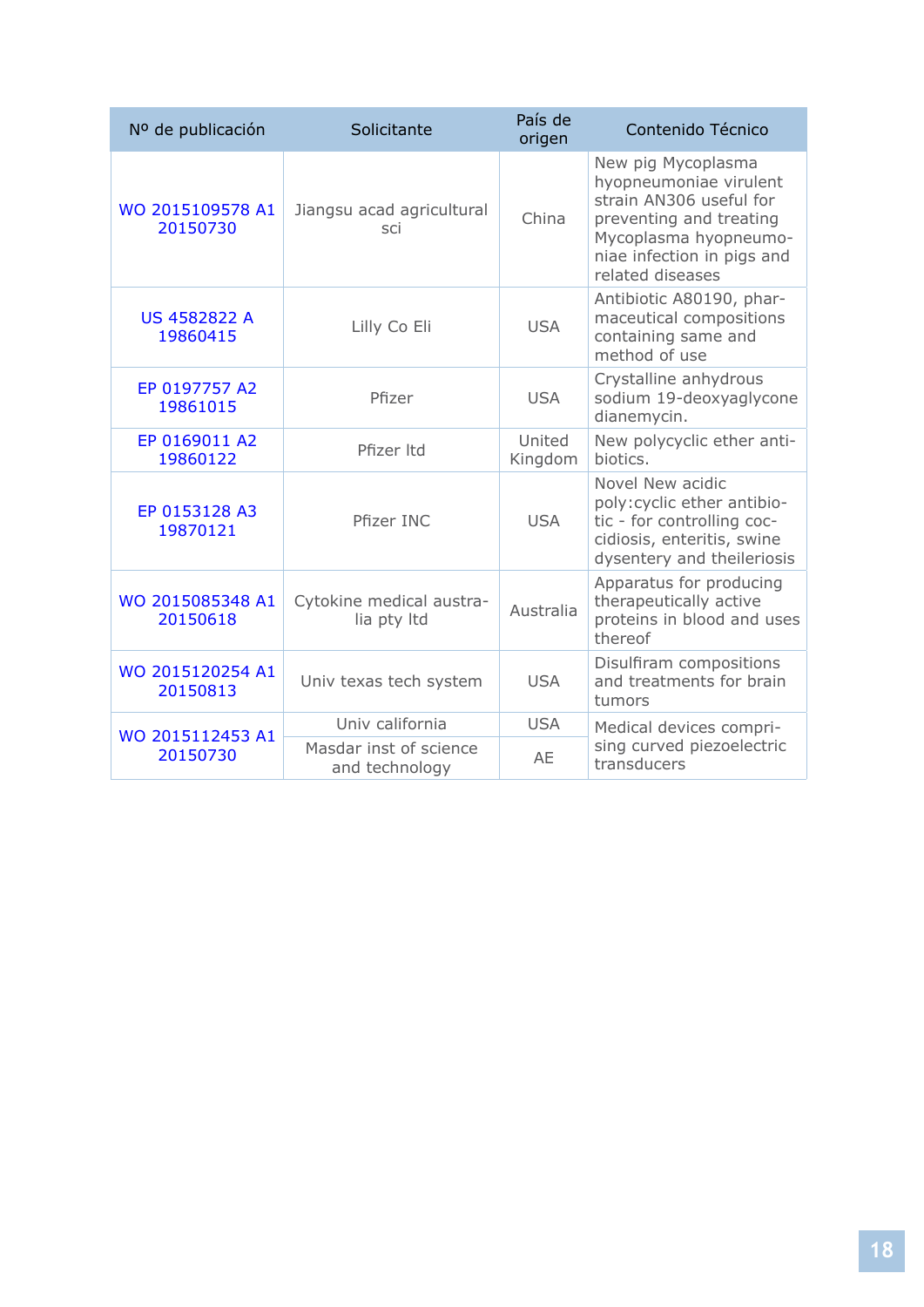

# <span id="page-18-0"></span>**<sup>1</sup>** VTAvicultura

| Nº de publicación               | Solicitante                                                                                                                        | País de<br>origen          | Contenido Técnico                                                                                                                                                                                                                                                       |
|---------------------------------|------------------------------------------------------------------------------------------------------------------------------------|----------------------------|-------------------------------------------------------------------------------------------------------------------------------------------------------------------------------------------------------------------------------------------------------------------------|
| <b>US 4582822 A</b><br>19860415 | Lilly co eli                                                                                                                       | <b>USA</b>                 | Antibiotic a80190, pharmaceutical<br>compositions containing same and<br>method of use                                                                                                                                                                                  |
| CN 104357460 A<br>20150218      | Jiangsu acad<br>agricultural sci                                                                                                   | China                      | Recombinant duck viral enteritis vi-<br>rus, preparation method and applica-<br>tions                                                                                                                                                                                   |
| RU 2557889 C1<br>20150727       | Federal noe g<br>avtonomnoe<br>obrazovatel<br>noe uchrezh-<br>denie vys-<br>shego profes-<br>sional nogo<br>obrazovanija<br>kz pri | Russian<br>Federa-<br>tion | Agent for treatment of coccidiosis in<br>birds and animals                                                                                                                                                                                                              |
| GB 2119380 A<br>19831116        | Lilly co eli                                                                                                                       | United<br>Kingdom          | Insecticidal naphthalenamine deriva-<br>tives                                                                                                                                                                                                                           |
| BR 102012013028<br>A2 20150414  | Univ fed do<br>paraná                                                                                                              | <b>Brazil</b>              | Marine microalgae extract used for<br>preventing and treating gastrointes-<br>tinal diseases caused by Salmonella,<br>preparing fodder for animals, com-<br>prises proteins and polysaccharides<br>having adsorptive capacity to patho-<br>genic Gram-negative bacteria |
| CN 104524571 A<br>20150422      | Zhengzhou<br>houyi pharma-<br>ceutical                                                                                             | China                      | Infectious bursal disease egg yolk<br>antibody oral solution and prepara-<br>tion method thereof                                                                                                                                                                        |
|                                 | Doosan eco-<br>biznet co Itd                                                                                                       |                            | Bacillus amyloliquefaciens ebn-tk3                                                                                                                                                                                                                                      |
| WO 2015072603 A1<br>20150521    | Knu industry<br>cooperation<br>found                                                                                               | South<br>Korea             | and antibiotic or antifungal agent<br>comprising same                                                                                                                                                                                                                   |
| CN 104558164 A<br>20150429      | Tianjin jia-<br>rui biological<br>technology co<br>Itd                                                                             | China                      | Extracting antibody from egg yolk<br>of chicken suffering from coccidiosis                                                                                                                                                                                              |
| CN 104560890 A<br>20150429      | Beijing veteri-<br>nary biological<br>prod                                                                                         | China                      | New H9 subtype avian influenza virus<br>useful in prevention and treatment of<br>H9 subtype avian influenza                                                                                                                                                             |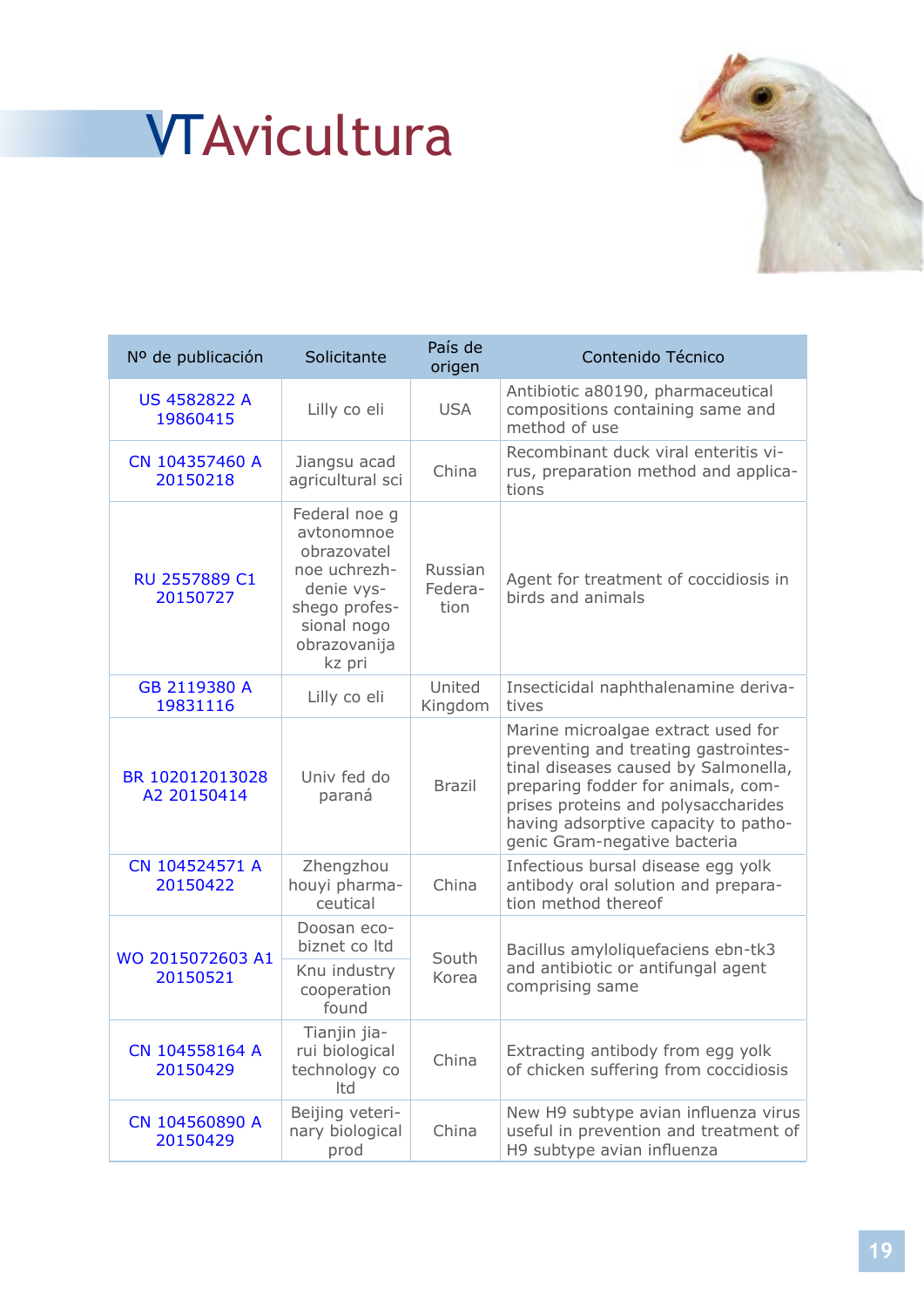| Nº de publicación            | Solicitante                                            | País de<br>origen | Contenido Técnico                                                                                                                                                                                                                                                |
|------------------------------|--------------------------------------------------------|-------------------|------------------------------------------------------------------------------------------------------------------------------------------------------------------------------------------------------------------------------------------------------------------|
| CN 104592384 A<br>20150506   | Univer<br>Shanghai Jiao-<br>tong                       | China             | Preparing intracellular antibody<br>of chicken source anti-newcastle<br>disease virus P protein comprises<br>cloning single-chain antibody enco-<br>ding gene of chicken source anti-<br>newcastle disease virus into Eukar-<br>yotic expression vector pcDNA3.1 |
| CN 104666324 A<br>20150603   | Univ China<br>Pharm                                    | China             | Use of baicalin as medicine for<br>preventing and/or treating avian<br>influenza virus H7N9 infection in hu-<br>mans and/or animals                                                                                                                              |
| GB 2163848 B<br>19890607     | Shionogi & co                                          | Japan             | Process for preserving fixed avian<br>erythrocytes                                                                                                                                                                                                               |
| EP 0072762 A1<br>19830223    | Merrell torau-<br>de & co                              | France            | Fluorinated diaminoalkene derivati-<br>ves.                                                                                                                                                                                                                      |
| CN 104524569 A<br>20150422   | Zhengzhou<br>houyi pharma-<br>ceutical                 | China             | Infectious bronchitis egg yolk anti-<br>body oral solution and preparation<br>method thereof                                                                                                                                                                     |
| CN 104524570 A<br>20150422   | Zhengzhou<br>houyi pharma-<br>ceutical                 | China             | Newcastle disease and avian influen-<br>za dual egg yolk antibody oral solu-<br>tion and preparation method thereof                                                                                                                                              |
| CN 104548088 A<br>20150429   | Tianjin jia-<br>rui biological<br>technology co<br>Itd | China             | Preparing bivalent vaccine<br>using newcastle disease virus LaSota<br>strain and avian infectious bronchitis<br>virus N-S multi-epitope protein as<br>antigen                                                                                                    |
| US 2015238599 A1<br>20150827 | Barodon s f<br>corp                                    | South<br>Korea    | Nonspecific immunostimulator com-<br>position, method of preparation the<br>same, and its use                                                                                                                                                                    |
| CN 104436160 A<br>20150325   | Univ guangxi                                           | China             | Balsamiferou blumea herb and co-<br>listin containing compound medicine<br>for livestock and poultry                                                                                                                                                             |
| CN 104436161 A<br>20150325   | Harbin vet res<br>inst caas                            | China             | Pteris multifida and colistin-contai-<br>ning compound drug for livestock<br>and poultry                                                                                                                                                                         |
| CN 104450626 A<br>20150325   | Univ northeast<br>agricultural                         | China             | Chmda5 protein-resistant monoclo-<br>nal antibody as well as preparation<br>method and application thereof                                                                                                                                                       |
| CN 104415330 A<br>20150318   | Pu like bio eng<br>co Itd                              | China             | Vaccine composition and preparation<br>method and application thereof                                                                                                                                                                                            |
| CN 104546871 A<br>20150429   | Luoyang hui-<br>zhong animal<br>medicine co<br>Itd     | China             | Medicinal powder useful for e.g. trea-<br>ting coccidiosis in poultry and increa-<br>sing relative growth rate of chicken                                                                                                                                        |
| CN 104561047 A<br>20150429   | Univ Yangzhou                                          | China             | New Eimeria necatrix gametophyte<br>antigen Engam59 gene comprising<br>specified amino acid sequence, for<br>preparing chicken coccidiosis vaccine                                                                                                               |
| EP 0197757 A2<br>19861015    | Pfizer                                                 | <b>USA</b>        | Crystalline anhydrous sodium<br>19-deoxyaglycone dianemycin.                                                                                                                                                                                                     |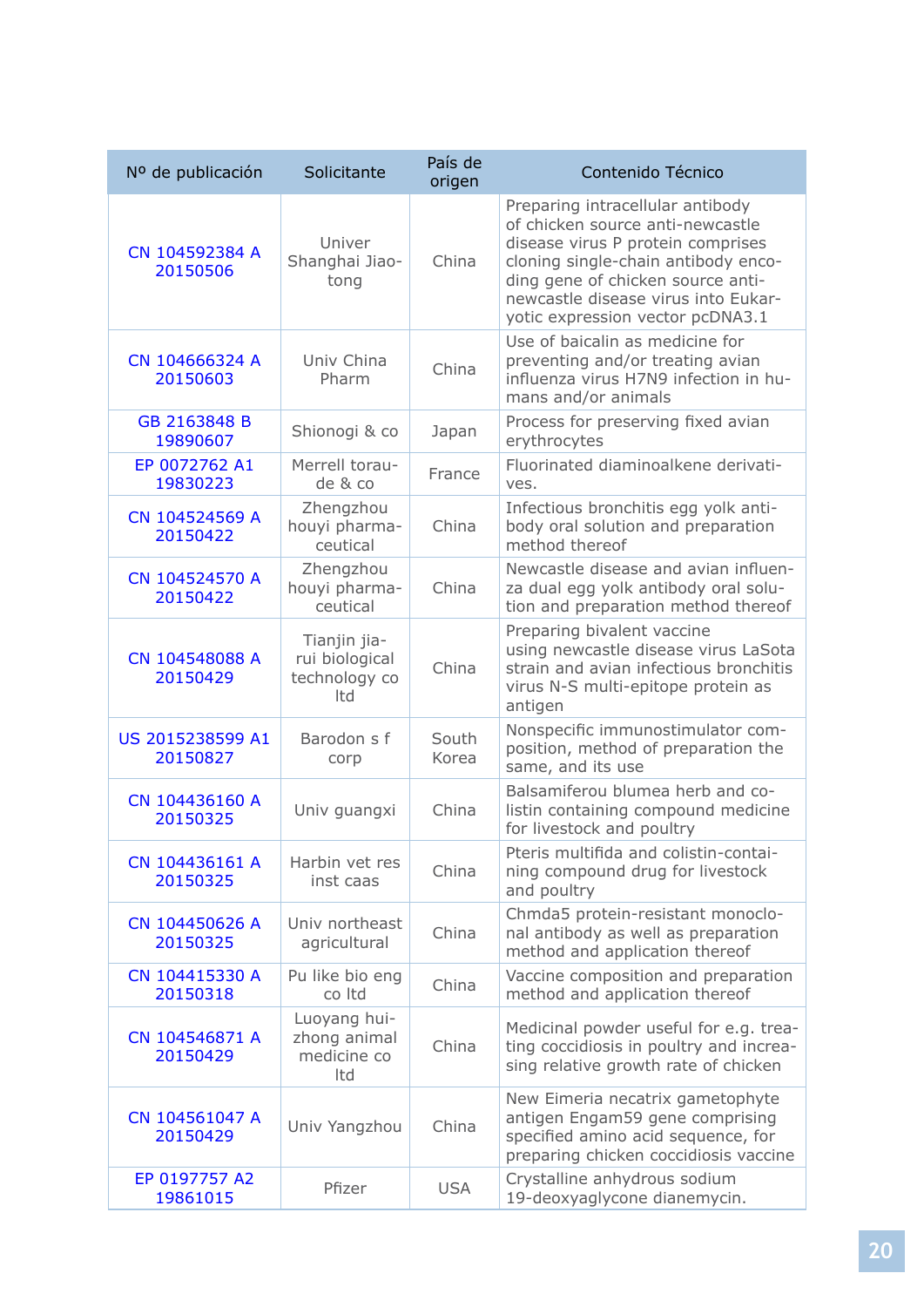| Nº de publicación            | Solicitante                                                                                      | País de<br>origen | Contenido Técnico                                                                                                                                                                                                                                          |
|------------------------------|--------------------------------------------------------------------------------------------------|-------------------|------------------------------------------------------------------------------------------------------------------------------------------------------------------------------------------------------------------------------------------------------------|
| CN 104472550 A<br>20150401   | Jiangsu acad<br>agricultural sci                                                                 | China             | Broad-spectrum salmonella bacte-<br>riophage biological bactericide and<br>application thereof                                                                                                                                                             |
| CN 104524572 A<br>20150422   | Zhengzhou<br>houyi pharma-<br>ceutical                                                           | China             | Avian influenza egg yolk antibody<br>oral solution and preparation method<br>thereof                                                                                                                                                                       |
| CN 104586757 A<br>20150506   | Pizhou zhen-<br>gkang biologi-<br>cal technology                                                 | China             | Veterinary enrofloxacin injection<br>used for treating livestock and poul-<br>try sensitive fungus and mycoplasma<br>infections                                                                                                                            |
| WO 2015091900 A1<br>20150625 | Intervet int by                                                                                  | Nether-<br>lands  | Use of isoxazoline derivatives for the<br>treatment or prevention of arthropod                                                                                                                                                                             |
|                              | Intervet inc                                                                                     | <b>USA</b>        | infestations in poultry                                                                                                                                                                                                                                    |
| KR 20150080180 A<br>20150709 | Dankook<br>universi-<br>ty cheonan<br>campus indus-<br>try academic<br>cooperation<br>foundation | South<br>Korea    | A composition for treatment, ame-<br>lioration or prevention of necrotic<br>enteritis comprising thyme and star<br>anise mixed extracts as an effective<br>ingredient, a feed composition and a<br>breeding method using the same                          |
| CN 104610182 A<br>20150513   | Shanghai<br>veterinary inst<br>chinese acad<br>ag                                                | China             | New triazine derivative (I) used for<br>treating chicken coccidiosis, that has<br>improved dissolution                                                                                                                                                     |
| CN 104610183 A<br>20150513   | Shanghai<br>veterinary inst<br>chinese acad<br>ag                                                | China             | New crystal A form of N-(3,5-dioxo-<br>2,3,4,5-tetrahydro-1,2,4-triazin-2-yl)<br>-2-methylphenoxy-phenyl-acetamide<br>used in medicine for treating chicken<br>coccidiosis disease, shows powder<br>X-ray diffraction pattern as given in<br>specification |
| CN 104513298 A<br>20150415   | Shandong sin-<br>der technology<br>co Itd                                                        | China             | Method for expression of chicken<br>infectious bursal soluble vp 2-4-3<br>polypeptide                                                                                                                                                                      |
| CN 104491856 A<br>20150408   | Yebio bioeng<br>co Itd gingdao                                                                   | China             | Production method of avian pneumo-<br>virus inactivated vaccine                                                                                                                                                                                            |
| WO 2015085903 A1<br>20150618 | Jiangsu mi-<br>cromedmark<br>biotech co Itd                                                      | China             | Non-coded rna of in-vivo infected<br>microorganisms, parasitic microorga-<br>nisms, symbiotic microorganisms and<br>identification and application thereof                                                                                                 |
| WO 2015085904 A1<br>20150618 | Jiangsu mi-<br>cromedmark<br>biotech co Itd                                                      | China             | Avian influenza virus mirna, and<br>appraisal, detection, and application<br>thereof                                                                                                                                                                       |
| WO 2015121863 A1<br>20150820 | Transalgae<br>israel Itd                                                                         | Israel            | Algal based edible vaccines                                                                                                                                                                                                                                |
| WO 2015089638 A1<br>20150625 | Univ saskat-<br>chewan                                                                           | Canada            | Flax extracts, processes, composi-<br>tions and methods and uses thereof                                                                                                                                                                                   |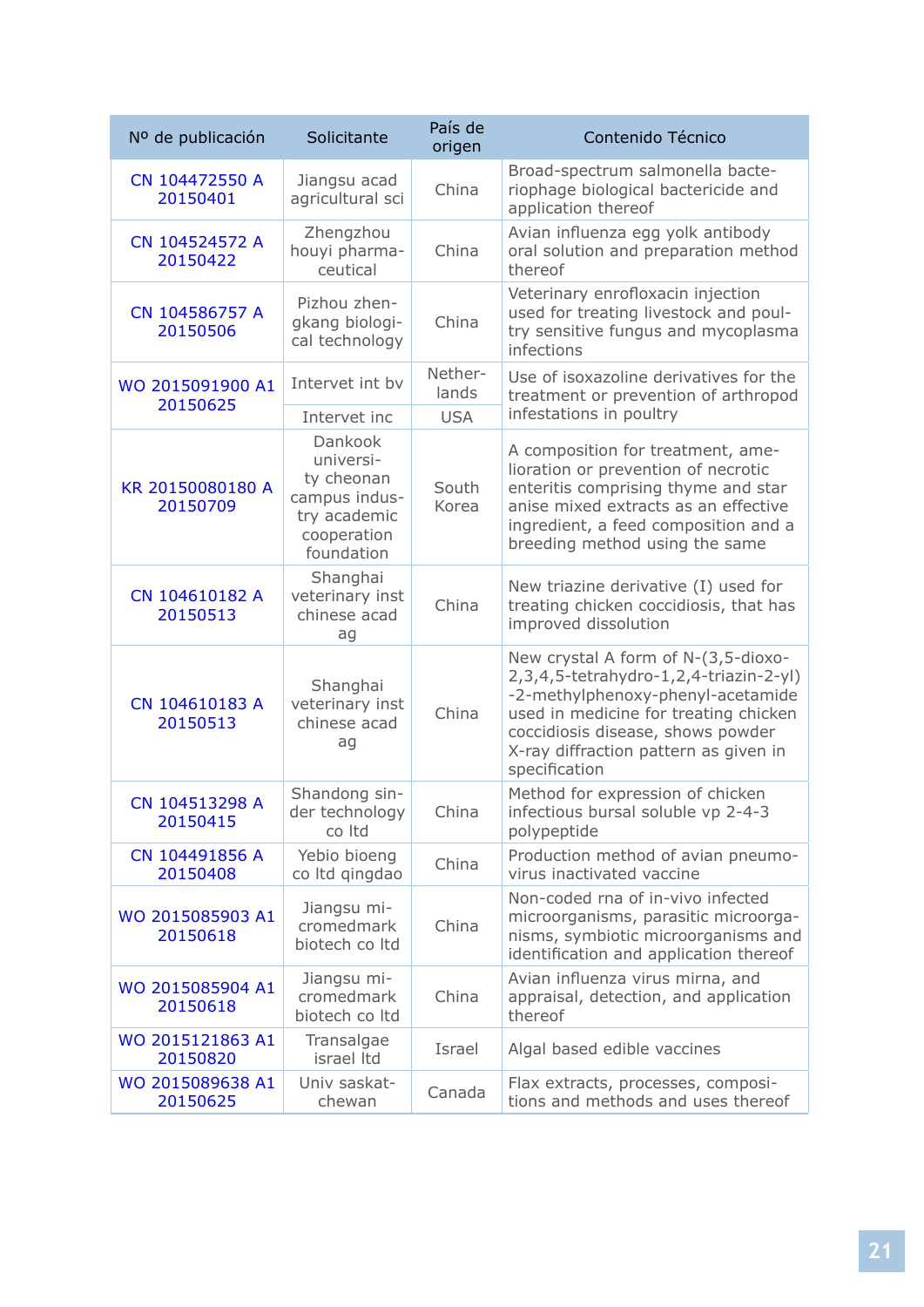| Nº de publicación            | Solicitante                                   | País de<br>origen | Contenido Técnico                                                                                                                                                                |
|------------------------------|-----------------------------------------------|-------------------|----------------------------------------------------------------------------------------------------------------------------------------------------------------------------------|
| KR 20150059437 A             | Iac in nat univ<br>chungnam                   | South             | Composition for anti-influenza virus<br>comprising penthorum chinense pur-                                                                                                       |
| 20150601                     | Republic korea<br>man rural dev               | Korea             | sh extract                                                                                                                                                                       |
| KR 20150055683 A<br>20150522 | Snu r&db<br>foundation                        | South<br>Korea    | Composition comprising ginsenosides<br>for treating or preventing cold, avian<br>influenza, or swine influenza                                                                   |
| WO 2015121463 A2<br>20150820 | Intervet int by                               | Nether-<br>lands  | Poultry virus vaccines that are liquid<br>stable                                                                                                                                 |
|                              | intervet inc                                  | <b>USA</b>        |                                                                                                                                                                                  |
| WO 2015099609 A1<br>20150702 | Temasek life<br>sciences lab<br>Itd           | Singapo-<br>re    | Monovalent h5 vaccine                                                                                                                                                            |
| WO 2015112873 A1<br>20150730 | Univ colora-<br>do state res<br>found         | <b>USA</b>        | E. coli mediated sirna silencing of<br>avian influenza in chickens                                                                                                               |
| KR 101539336 B1<br>20150728  | Univ konkuk<br>ind coop corp                  | South<br>Korea    | Anti-bacterial composition compri-<br>sing adk                                                                                                                                   |
|                              | Idemitsu ko-<br>san co                        |                   |                                                                                                                                                                                  |
| WO 2015080099 A1<br>20150604 | Nat inst of<br>Japan<br>advanced ind<br>scien |                   | Prevention of escherichia coli diarr-<br>hea                                                                                                                                     |
|                              | Hokusan kk                                    |                   |                                                                                                                                                                                  |
| EP 0072760 A1<br>19830223    | Merrell torau-<br>de & co                     | France            | Fluorinated diamino-heptene and<br>-heptyne derivatives.                                                                                                                         |
| WO 2015125824 A1<br>20150827 | Nissan chemi-<br>cal ind Itd                  | Japan             | Alkynylpyridine-substituted amide<br>compound and noxious organism<br>control agent                                                                                              |
| WO 2015122728 A1<br>20150820 | Choi won<br>hyung                             | South<br>Korea    | Anti-tuberculosis composition for<br>treating and preventing tuberculosis<br>comprising melia azedarach I. extract<br>or lobelia chinensis lour extract and<br>fractions thereof |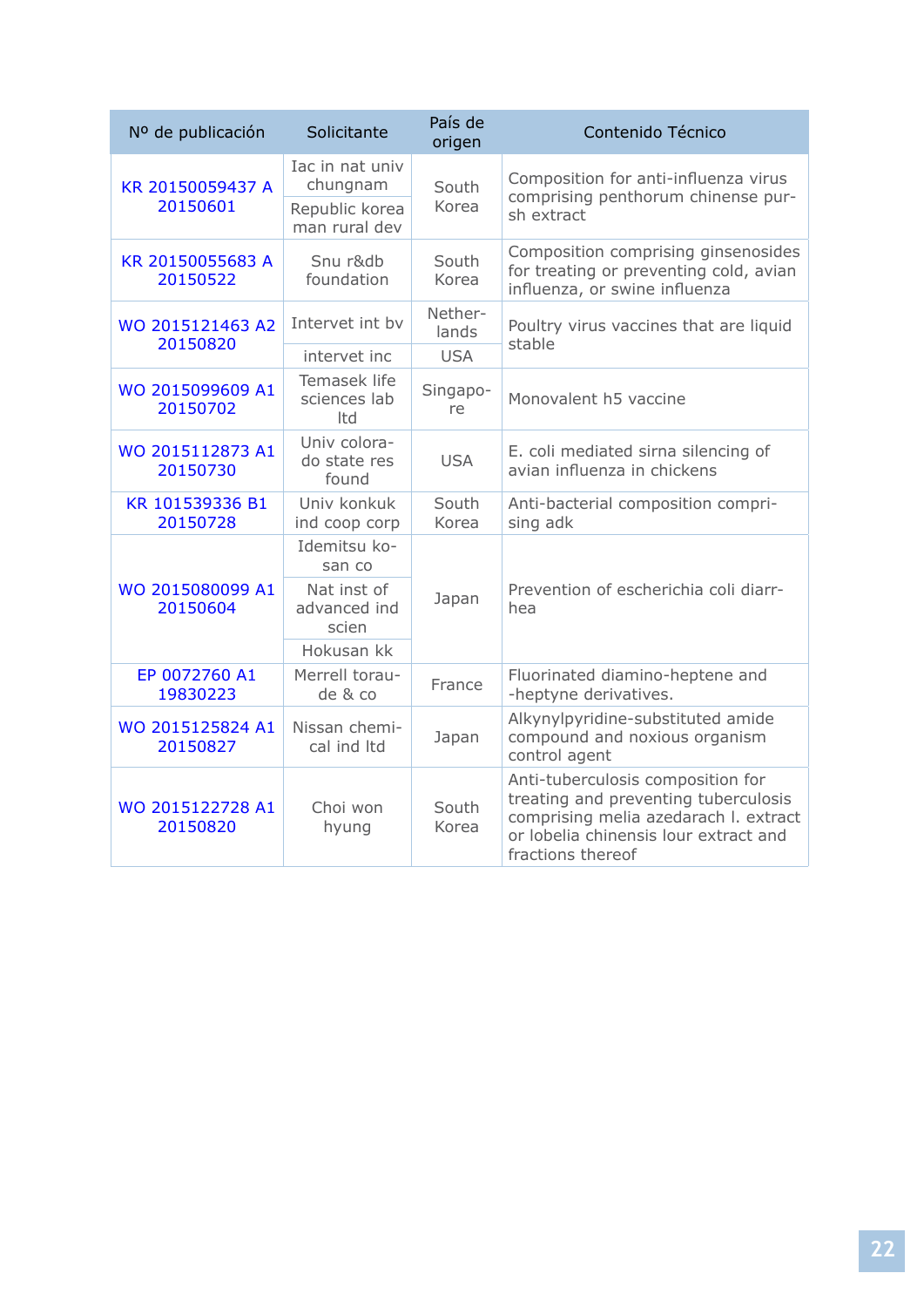## **<sup>1</sup>** VTAcuicultura



| Nº de publicación            | Solicitante                    | País de<br>origen | Contenido Técnico                                                                                                                                                                                                                                                    |
|------------------------------|--------------------------------|-------------------|----------------------------------------------------------------------------------------------------------------------------------------------------------------------------------------------------------------------------------------------------------------------|
| US 2015164944 A1<br>20150618 | Benchmark animal health<br>Itd | United<br>Kingdom | Treatment for chitin-con-<br>taining microorganisms                                                                                                                                                                                                                  |
| JP 2015137254 A<br>20150730  | Univ Nat taiwan ocean          | Japan             | Vaccine composition<br>for Vibrio infection<br>in shrimp comprises heat<br>inactivation Vibrion cell<br>and formalin inactiva-<br>tion VIbrio cell which exist<br>in effective amount in<br>order to induce specific<br>immunity with respect<br>to Vibrio in shrimp |
| WO 2015122728 A1<br>20150820 | Choi won hyung                 | South<br>Korea    | Anti-tuberculosis com-<br>position for treating and<br>preventing tuberculosis<br>comprising melia azeda-<br>rach I. extract or lobelia<br>chinensis lour extract and<br>fractions thereof                                                                           |
| US 2015238599 A1<br>20150827 | Barodon s f corp               | South<br>Korea    | Nonspecific immunostimu-<br>lator composition, method<br>of preparation the same,<br>and its use                                                                                                                                                                     |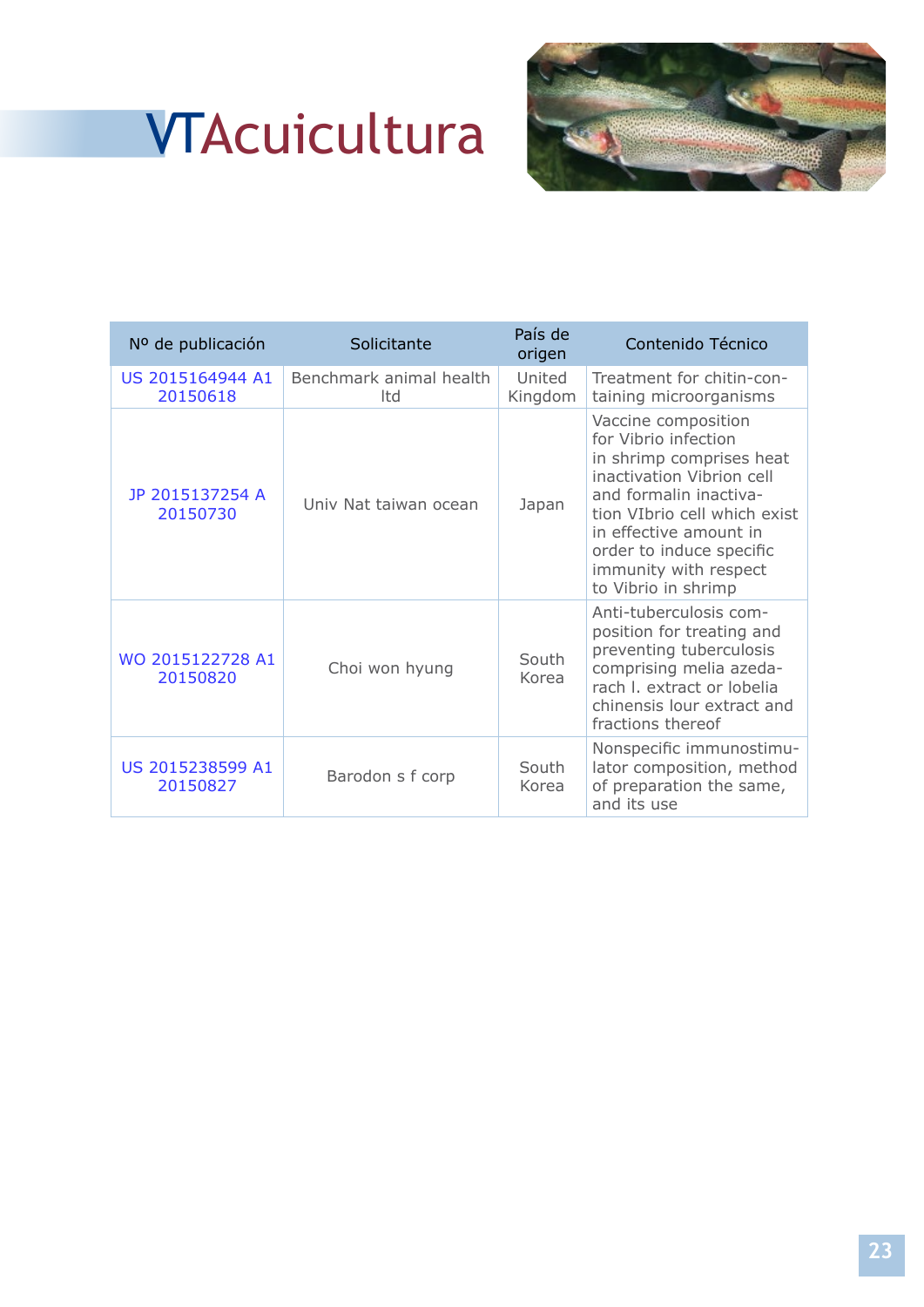# **<sup>1</sup>** VTApicultura



| Nº de publicación            | Solicitante                                            | País de<br>origen | Contenido Técnico                                                                                                                       |
|------------------------------|--------------------------------------------------------|-------------------|-----------------------------------------------------------------------------------------------------------------------------------------|
| RO 130212 AO<br>20150529     | Inst de cercetare dezvol-<br>tare pentru apicultur s a | Romania           | Apiphytotherapeutic pro-<br>duct for veterinary use<br>meant for the treatment<br>and prevention of nose-<br>mosis in bees families     |
| PL 405045 A1<br>20150216     | Inst przemysu organicz-<br>nego                        | Poland            | Nicotinic acid esters, com-<br>position and applications                                                                                |
| WO 2015113175 A1<br>20150806 | Univ del desarrollo                                    | Chile             | Biocide composition for<br>controlling pests affecting<br>european honey bees,<br>comprising a water-solu-<br>ble olea europaea extract |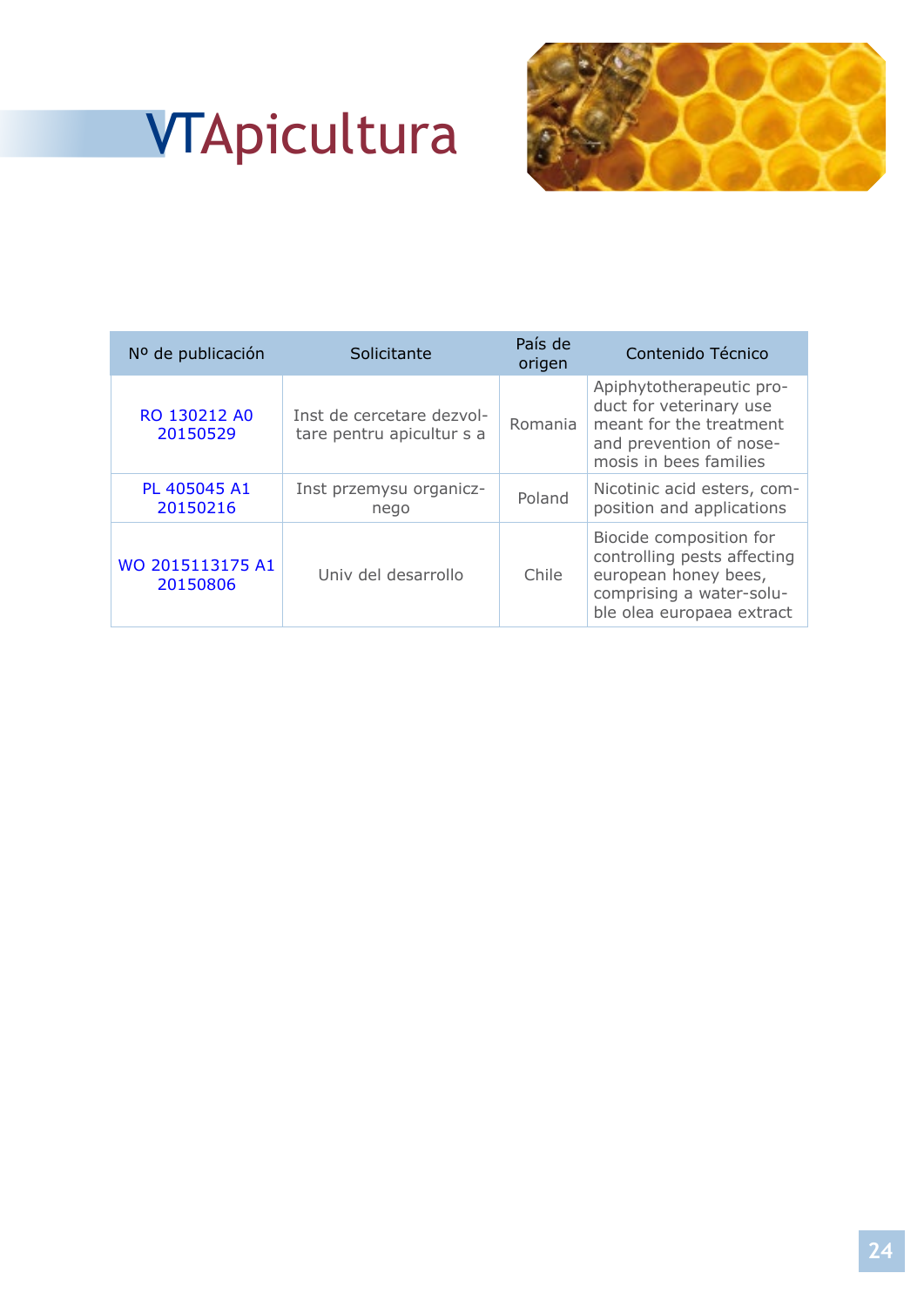# **<sup>1</sup>** VTÉquidos

| Nº de publicación            | Solicitante                                 | País de<br>origen | Contenido Técnico                                                                                                                                                                                  |
|------------------------------|---------------------------------------------|-------------------|----------------------------------------------------------------------------------------------------------------------------------------------------------------------------------------------------|
| US 2015147354 A1<br>20150528 | Central Biomedia                            | <b>USA</b>        | Method of Producing a<br>Designer Blood Product,<br>Method of Using a Desig-<br>ner Blood Product, and<br>Diet for Selectively Enhan-<br>cing Blood Profile                                        |
| US 2015190502 A1<br>20150709 | Merial Itd                                  | <b>USA</b>        | Recombinant equine her-<br>pesvirus-1 vaccine contai-<br>ning mutated glycoprotein<br>c and uses thereof                                                                                           |
| WO 2015130595 A1<br>20150903 | Olatec ind Ilc                              | <b>USA</b>        | 4-benzylsulfonyl-2-butene-<br>nitrile                                                                                                                                                              |
| WO 2015123477 A1<br>20150820 | Replicel life sciences inc                  | Canada            | Compositions and methods<br>for treating bone, joints<br>and cartilage                                                                                                                             |
| EP 2898880 A1<br>20150729    | Ludwig maximilians uni-<br>versität münchen | <b>Denmark</b>    | Beta-o/s/n fatty acid based<br>compounds as antibacterial                                                                                                                                          |
|                              | Tech universität münchen                    |                   | and antiprotozoal agents                                                                                                                                                                           |
| WO 2015123359 A1             | Albany medical college                      | <b>USA</b>        | multi-functional mucosal                                                                                                                                                                           |
| 20150820                     | Univ washington                             |                   | vaccine platform                                                                                                                                                                                   |
| CN 104630160 A<br>20150520   | Harbin veterinary res inst<br>caas          | China             | New recombinant PrM/E<br>protein useful for preparing<br>vaccine and formulation for<br>preventing disease cau-<br>sed by West Nile virus in<br>human, horse, dog, sheep,<br>alpaca, mouse and rat |
| WO 2015095650 A1             | Puretein bioscience llc                     | <b>USA</b>        | Methods for treating an                                                                                                                                                                            |
| 20150625                     | casebolt brett                              |                   | animal                                                                                                                                                                                             |
| WO 2015107340 A1<br>20150723 | Univ glasgow                                | United<br>Kingdom | Materials and methods<br>for modulation of tendon<br>healing                                                                                                                                       |
| WO 2015112453 A1             | Univ california                             | <b>USA</b>        | Medical devices comprising                                                                                                                                                                         |
| 20150730                     | Masdar inst of science<br>and technology    | AE                | curved piezoelectric trans-<br>ducers                                                                                                                                                              |
| WO 2015112586 A1             | Univ duke                                   | <b>USA</b>        | Methods of treating pruri-<br>tus                                                                                                                                                                  |
| 20150730                     | Biomimetix jv Ilc                           |                   |                                                                                                                                                                                                    |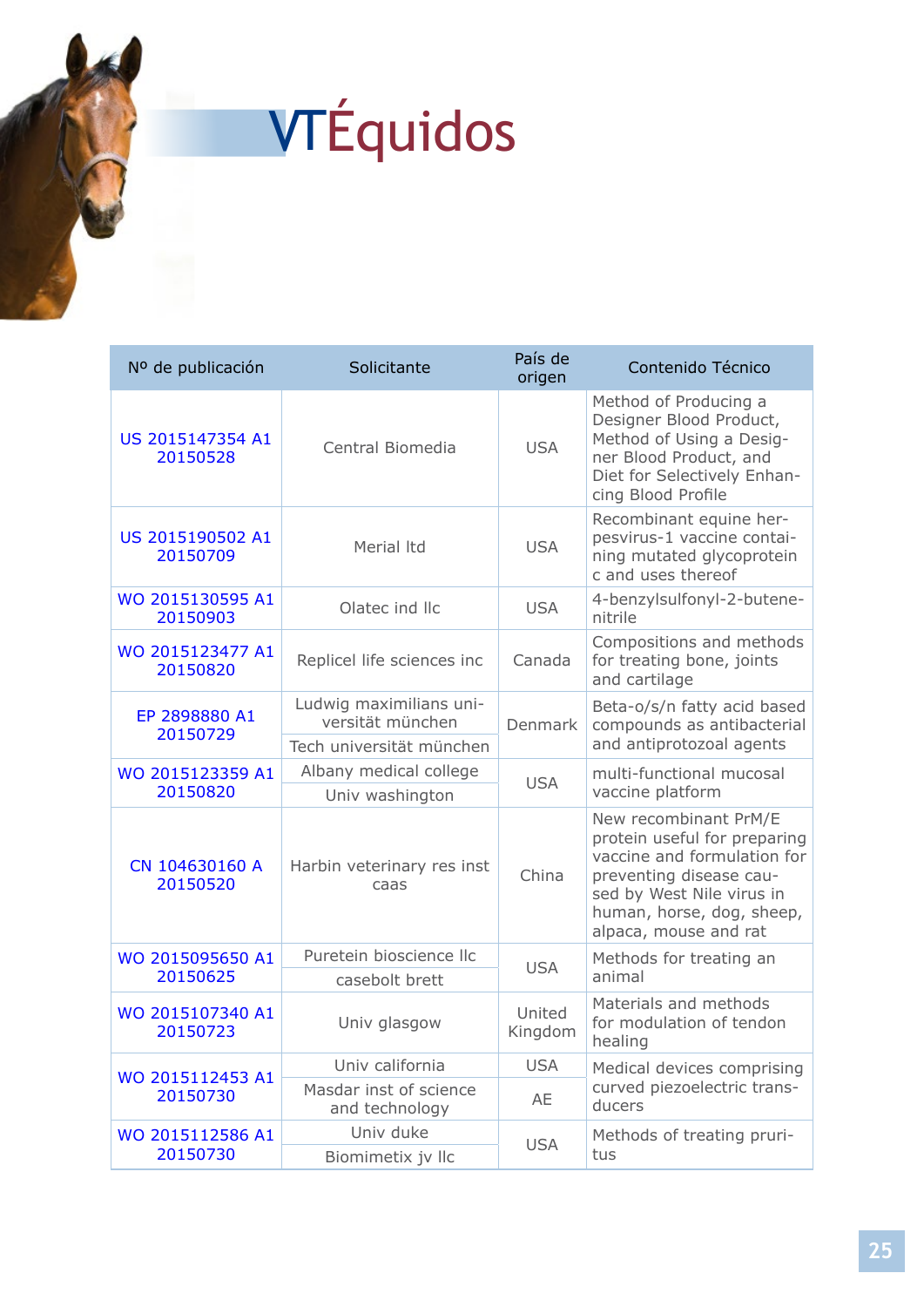| Nº de publicación            | Solicitante                             | País de<br>origen | Contenido Técnico                                                                                                                                                                            |
|------------------------------|-----------------------------------------|-------------------|----------------------------------------------------------------------------------------------------------------------------------------------------------------------------------------------|
| US 2015150932 A1<br>20150604 | Young inc wf                            | <b>USA</b>        | Soluable fiber digestive<br>therapy and delivery sys-<br>tem                                                                                                                                 |
| WO 2015122728 A1<br>20150820 | Choi won hyung                          | South<br>Korea    | Anti-tuberculosis composi-<br>tion for treating and pre-<br>venting tuberculosis com-<br>prising melia azedarach I.<br>extract or lobelia chinensis<br>lour extract and fractions<br>thereof |
| WO 2015085348 A1<br>20150618 | Cytokine medical austra-<br>lia pty Itd | Australia         | Apparatus for producing<br>therapeutically active<br>proteins in blood and uses<br>thereof                                                                                                   |
| WO 2015120254 A1<br>20150813 | Univ texas tech system                  | <b>USA</b>        | Disulfiram compositions<br>and treatments for brain<br>tumors                                                                                                                                |
| WO 2015089114 A1<br>20150618 | Bullet biotechnology inc                | <b>USA</b>        | Specific virus-like particle-<br>cpg oligonucleotide vacci-<br>nes and uses thereof                                                                                                          |
| WO 2015112438 A1<br>20150730 | Us health                               | <b>USA</b>        | Cgap-pna multivalent<br>peptide nucleic acid ligand<br>display                                                                                                                               |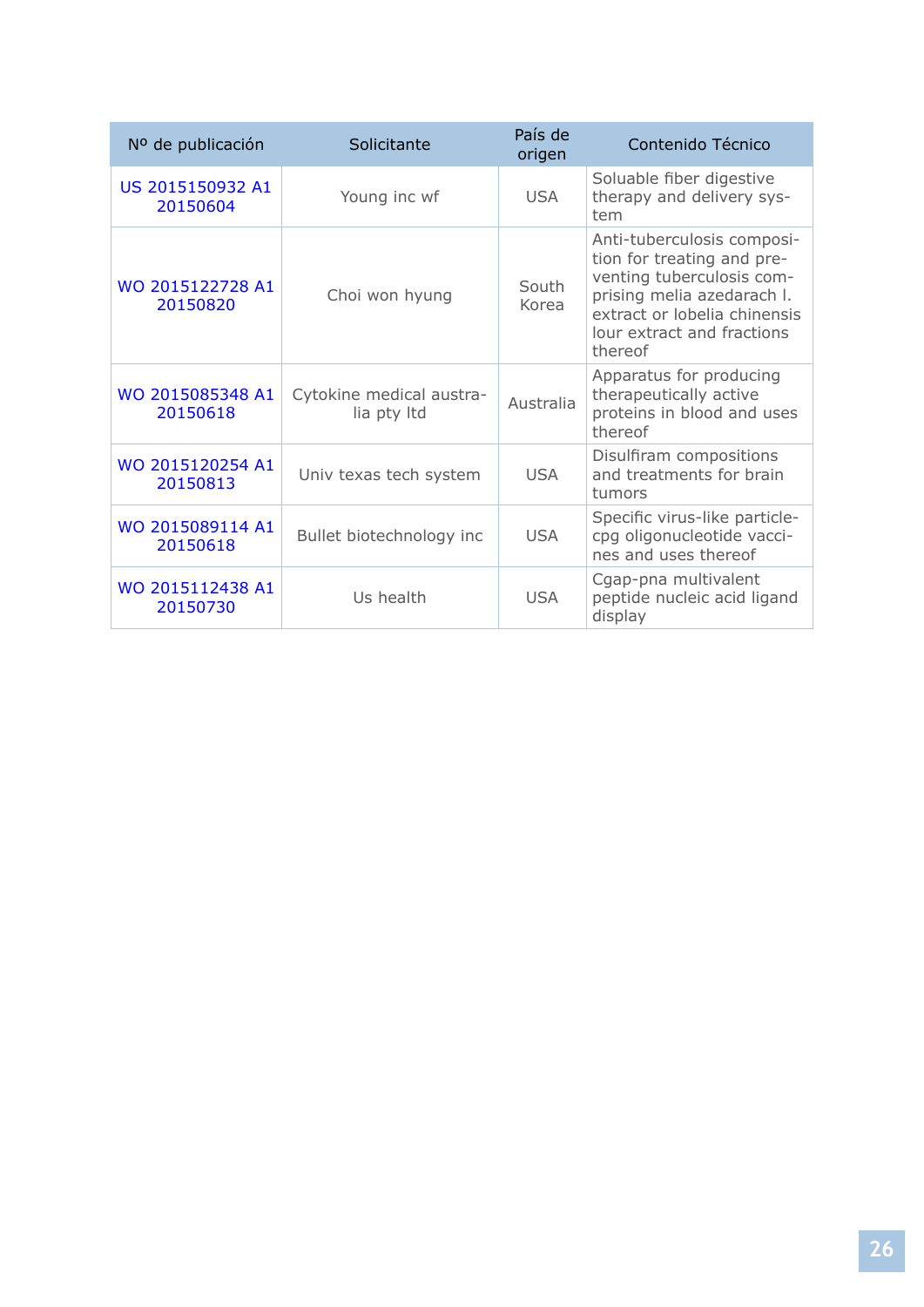

## **<sup>1</sup>** VTMascotas



| Nº de publicación            | Solicitante                  | País de<br>origen | Contenido Técnico                                                                                                                                                                                                                                     |
|------------------------------|------------------------------|-------------------|-------------------------------------------------------------------------------------------------------------------------------------------------------------------------------------------------------------------------------------------------------|
| US 2015175557 A1<br>20150625 | signal pharm IIc             | <b>USA</b>        | New substituted diamino-<br>pyrimidyl derivative, used<br>in pharmaceutical compo-<br>sition for preventing and/<br>or treating diseases                                                                                                              |
| WO 2015079420                | Inst la rech pour le dev ird | France            | vaccine composition for<br>preventing and/or trea-                                                                                                                                                                                                    |
| A2 20150604                  | Virbac                       |                   |                                                                                                                                                                                                                                                       |
| FR 3015898 A1<br>20150703    | Virbac sa                    | France            | Topical composition use-<br>ful for preventing and/or<br>treating infection caused<br>by Staphylococcus pseu-<br>dintermedius and/or Ma-<br>lassezia pachydermatis in<br>animals, comprises Peu-<br>mus boldus extract and<br>Spiraea ulmaria extract |
| US 2015202266 A1<br>20150723 | B+A6:D6rain gen biotech      | <b>USA</b>        | Composition and method<br>for reducing tissue da-<br>mage from inflammatory<br>disorder or pathogenic<br>infection                                                                                                                                    |
| EP 2913060 A1<br>20150902    | Univ nice sophia antipolis   | France            | Inhibition of the fractal-                                                                                                                                                                                                                            |
|                              | Centre nat rech scient       |                   | kine-receptor interaction                                                                                                                                                                                                                             |
| WO 2015086551<br>A1 20150618 | Intervet int by              | Nether-<br>lands  | Antiparasitic use of isoxa-<br>zoline compounds                                                                                                                                                                                                       |
|                              | Intervet inc                 | <b>USA</b>        |                                                                                                                                                                                                                                                       |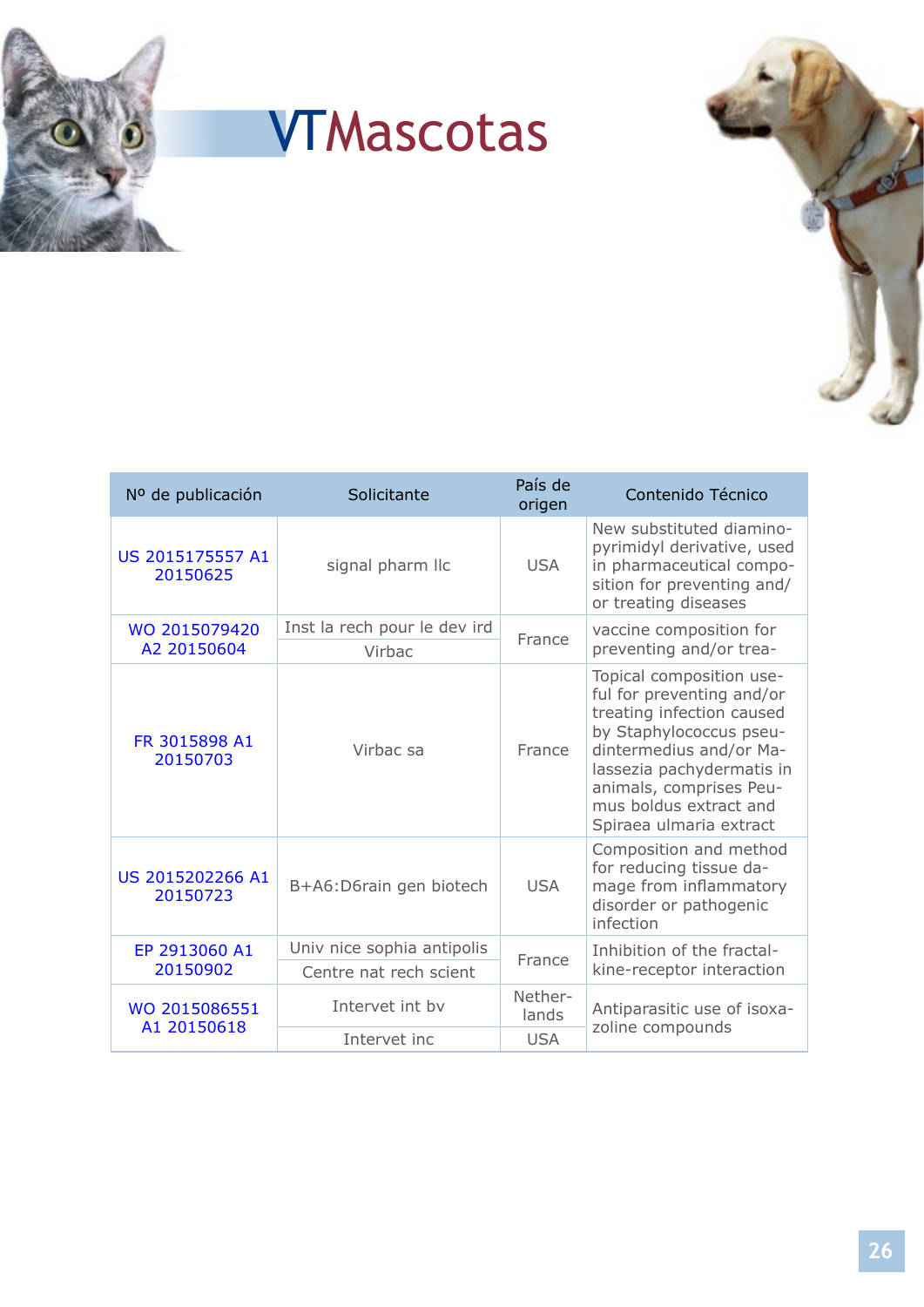| Nº de publicación            | Solicitante                               | País de<br>origen | Contenido Técnico                                                                                                                                           |
|------------------------------|-------------------------------------------|-------------------|-------------------------------------------------------------------------------------------------------------------------------------------------------------|
| US 2015209401 A1<br>20150730 | Soares marco antonio<br>botelho           | <b>Brazil</b>     | Synergistic multi-active<br>composition for topical<br>treatment of disorders in<br>mammals, use of compo-<br>sition, and method                            |
| WO 2015123359<br>A1 20150820 | Albany medical college<br>Univ washington | <b>USA</b>        | multi-functional mucosal<br>vaccine platform                                                                                                                |
| US 2015166623 A1<br>20150618 | Jyant technologies inc                    | <b>USA</b>        | Chemokine-immunoglo-<br>bulin fusion polypeptides,<br>compositions, method of<br>making and use thereof                                                     |
| US 2015196035 A1             | Ellern eliana                             |                   |                                                                                                                                                             |
| 20150716                     | Ellern joshua a                           | <b>USA</b>        | animal shampoo                                                                                                                                              |
| WO 2015089321<br>A2 20150618 | Gen hospital corp                         | <b>USA</b>        | Use of mullerian inhibiting<br>substance (mis) proteins<br>for contraception and ova-<br>rian reserve preservation                                          |
| WO 2015088256<br>A1 20150618 | Celltrion inc                             | South<br>Korea    | Binding molecules capa-<br>ble of neutralizing rabies<br>viruses                                                                                            |
| WO 2015091910<br>A2 20150625 | Intervet int by                           | Nether-<br>lands  | Caninized antibodies                                                                                                                                        |
|                              | Intervet inc                              | <b>USA</b>        |                                                                                                                                                             |
| WO 2015091910<br>A3 20150820 | Intervet int by                           | Nether-<br>lands  | Canine antibodies with<br>modified ch2-ch3 sequen-                                                                                                          |
|                              | Intervet inc                              | <b>USA</b>        | ces                                                                                                                                                         |
| WO 2015114340<br>A1 20150806 | Helperby therapeutics ltd                 | United<br>Kingdom | Zidovudine combination<br>therapies for treating mi-<br>crobial infections                                                                                  |
| WO 2015089114<br>A1 20150618 | Bullet biotechnology inc                  | <b>USA</b>        | Specific virus-like particle-<br>cpg oligonucleotide vacci-<br>nes and uses thereof                                                                         |
| WO 2015112438<br>A1 20150730 | Us health                                 | <b>USA</b>        | Cgap-pna multivalent<br>peptide nucleic acid ligand<br>display                                                                                              |
| US 2015147354 A1<br>20150528 | Central Biomedia                          | <b>USA</b>        | Method of Producing a<br>Designer Blood Product,<br>Method of Using a Desig-<br>ner Blood Product, and<br>Diet for Selectively Enhan-<br>cing Blood Profile |
| WO 2015085348<br>A1 20150618 | Cytokine medical australia<br>pty Itd     | Australia         | Apparatus for producing<br>therapeutically active<br>proteins in blood and uses<br>thereof                                                                  |
| WO 2015112586<br>A1 20150730 | Univ duke<br>Biomimetix jv Ilc            | <b>USA</b>        | Methods of treating pru-<br>ritus                                                                                                                           |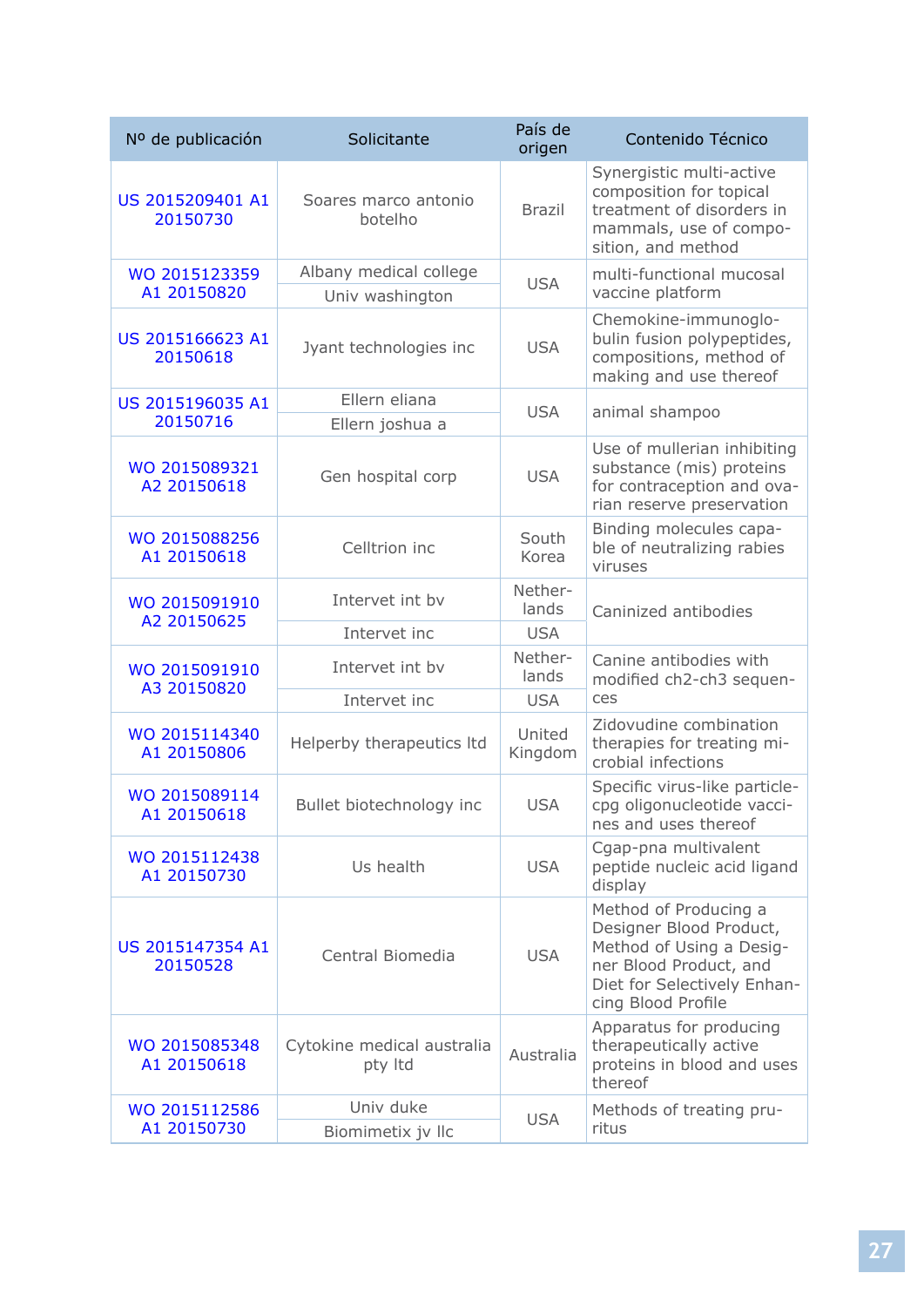| Nº de publicación            | Solicitante                                 | País de<br>origen | Contenido Técnico                                                                                                                                                                                       |
|------------------------------|---------------------------------------------|-------------------|---------------------------------------------------------------------------------------------------------------------------------------------------------------------------------------------------------|
| US 2015150932 A1<br>20150604 | Young inc wf                                | <b>USA</b>        | Soluable fiber digesti-<br>ve therapy and delivery<br>system                                                                                                                                            |
| WO 2015122728<br>A1 20150820 | Choi won hyung                              | South<br>Korea    | Anti-tuberculosis com-<br>position for treating and<br>preventing tuberculosis<br>comprising melia azeda-<br>rach I. extract or lobelia<br>chinensis lour extract and<br>fractions thereof              |
| WO 2015109012<br>A1 20150723 | Integrated biotherapeutics<br>inc           | <b>USA</b>        | Targeting immunological<br>functions to the site of<br>bacterial infections using<br>cell wall targeting domains<br>of bacteriolysins                                                                   |
| WO 2015120254<br>A1 20150813 | Univ texas tech system                      | <b>USA</b>        | Disulfiram compositions<br>and treatments for brain<br>tumors                                                                                                                                           |
| WO 2015125824<br>A1 20150827 | Nissan chemical ind Itd                     | Japan             | Alkynylpyridine-substitu-<br>ted amide compound and<br>noxious organism control<br>agent                                                                                                                |
| WO 2015130595<br>A1 20150903 | Olatec ind Ilc                              | <b>USA</b>        | 4-benzylsulfonyl-2-bute-<br>nenitrile                                                                                                                                                                   |
| WO 2015123477<br>A1 20150820 | Replicel life sciences inc                  | Canada            | Compositions and<br>methods for treating<br>bone, joints and cartilage                                                                                                                                  |
| EP 2898880 A1<br>20150729    | Ludwig maximilians uni-<br>versität münchen | <b>Denmark</b>    | Beta-o/s/n fatty acid ba-<br>sed compounds as anti-<br>bacterial and antiprotozoal                                                                                                                      |
|                              | Tech universität münchen                    |                   |                                                                                                                                                                                                         |
| CN 104630160 A<br>20150520   | Harbin veterinary res inst<br>caas          | China             | New recombinant PrM/E<br>protein useful for prepa-<br>ring vaccine and formula-<br>tion for preventing disease<br>caused by West Nile virus<br>in human, horse, dog,<br>sheep, alpaca, mouse and<br>rat |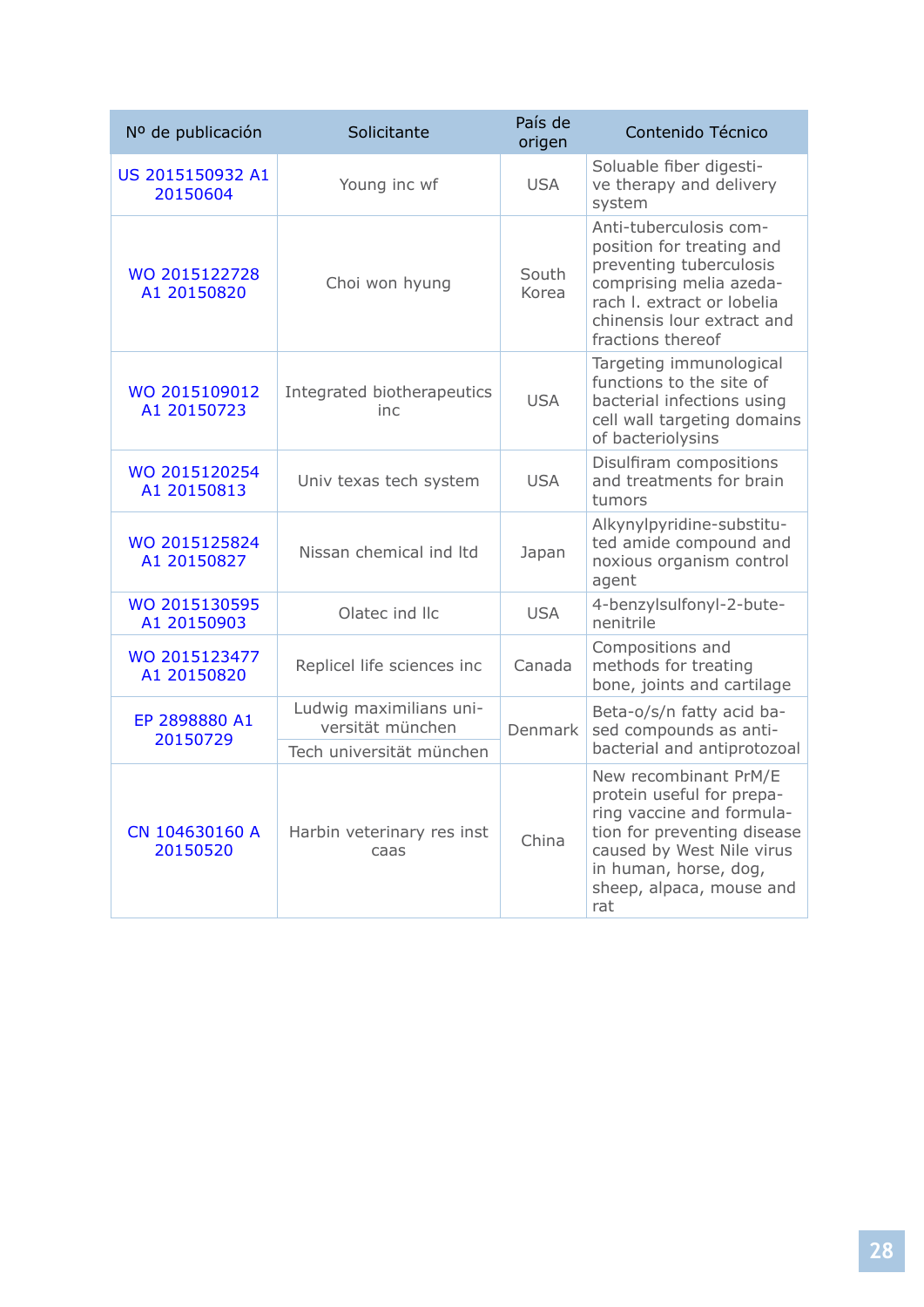## **<sup>1</sup>** VTVarios



| Nº de publicación                | Solicitante                                                                                                          | País de<br>origen          | Contenido Técnico                                                                                                                                                                          |
|----------------------------------|----------------------------------------------------------------------------------------------------------------------|----------------------------|--------------------------------------------------------------------------------------------------------------------------------------------------------------------------------------------|
| <b>RU 2553557 C2</b><br>20150620 | Federal noe g bjudzhetnoe<br>obrazovatel noe uchrezh-<br>denie vysshego profes-<br>sional nogo obrazovanija<br>kuban | Russian<br>Federa-<br>tion | Method of manufacturing<br>vaccine, associated aga-<br>inst pseudomonosis and<br>viral rabbit haemorrhagic<br>disease                                                                      |
| WO 2015084677<br>A1 20150611     | Arytha biosciences llc                                                                                               | <b>USA</b>                 | Toxoid preparation and<br>uses thereof                                                                                                                                                     |
| WO 2015120254<br>A1 20150813     | Univ texas tech system                                                                                               | <b>USA</b>                 | Disulfiram compositions<br>and treatments for brain<br>tumors                                                                                                                              |
| US 2015175557 A1<br>20150625     | Signal Pharm LLC                                                                                                     | <b>USA</b>                 | New substituted diamino-<br>pyrimidyl derivative, used<br>in pharmaceutical compo-<br>sition for preventing and/<br>or treating diseases                                                   |
| US 2015197558 A1<br>20150716     | Trellis bioscience llc                                                                                               | <b>USA</b>                 | Binding moieties for bio-<br>film remediation                                                                                                                                              |
| WO 2015125824<br>A1 20150827     | Nissan chemical ind Itd                                                                                              | Japan                      | Alkynylpyridine-substitu-<br>ted amide compound and<br>noxious organism control<br>agent                                                                                                   |
| WO 2015122728<br>A1 20150820     | Choi won hyung                                                                                                       | South<br>Korea             | Anti-tuberculosis com-<br>position for treating and<br>preventing tuberculosis<br>comprising melia azeda-<br>rach I. extract or lobelia<br>chinensis lour extract and<br>fractions thereof |
| WO 2015085348<br>A1 20150618     | Cytokine medical australia<br>pty Itd                                                                                | Australia                  | Apparatus for producing<br>therapeutically active<br>proteins in blood and uses<br>thereof                                                                                                 |
| WO 2015089114<br>A1 20150618     | Bullet biotechnology inc                                                                                             | <b>USA</b>                 | Specific virus-like particle-<br>cpg oligonucleotide vacci-<br>nes and uses thereof                                                                                                        |
| WO 2015112438<br>A1 20150730     | Us health                                                                                                            | <b>USA</b>                 | Cgap-pna multivalent<br>peptide nucleic acid ligand<br>display                                                                                                                             |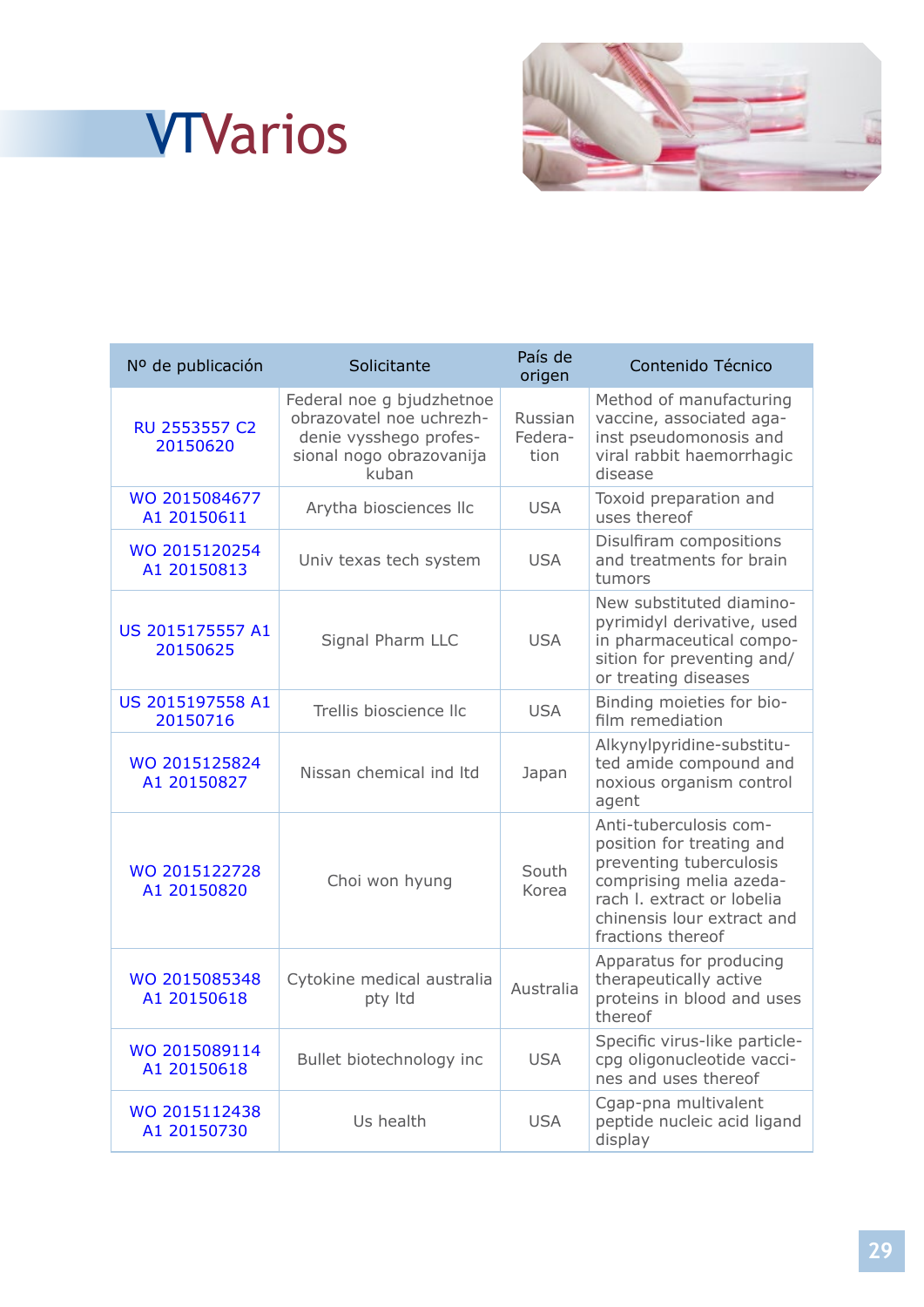| Nº de publicación            | Solicitante                              | País de<br>origen          | Contenido Técnico                                                                                                                                                                                       |
|------------------------------|------------------------------------------|----------------------------|---------------------------------------------------------------------------------------------------------------------------------------------------------------------------------------------------------|
| WO 2015112453<br>A1 20150730 | Univ california                          | <b>USA</b>                 | Medical devices compri-<br>sing curved piezoelectric<br>transducers                                                                                                                                     |
|                              | Masdar inst of science and<br>technology | United<br>Arab<br>Emirates |                                                                                                                                                                                                         |
| CN 104630160 A<br>20150520   | Harbin veterinary res inst<br>caas       | China                      | New recombinant PrM/E<br>protein useful for prepa-<br>ring vaccine and formula-<br>tion for preventing disease<br>caused by West Nile virus<br>in human, horse, dog,<br>sheep, alpaca, mouse and<br>rat |
| WO 2015089638<br>A1 20150625 | Univ saskatchewan                        | Canada                     | Flax extracts, processes,<br>compositions and methods<br>and uses thereof                                                                                                                               |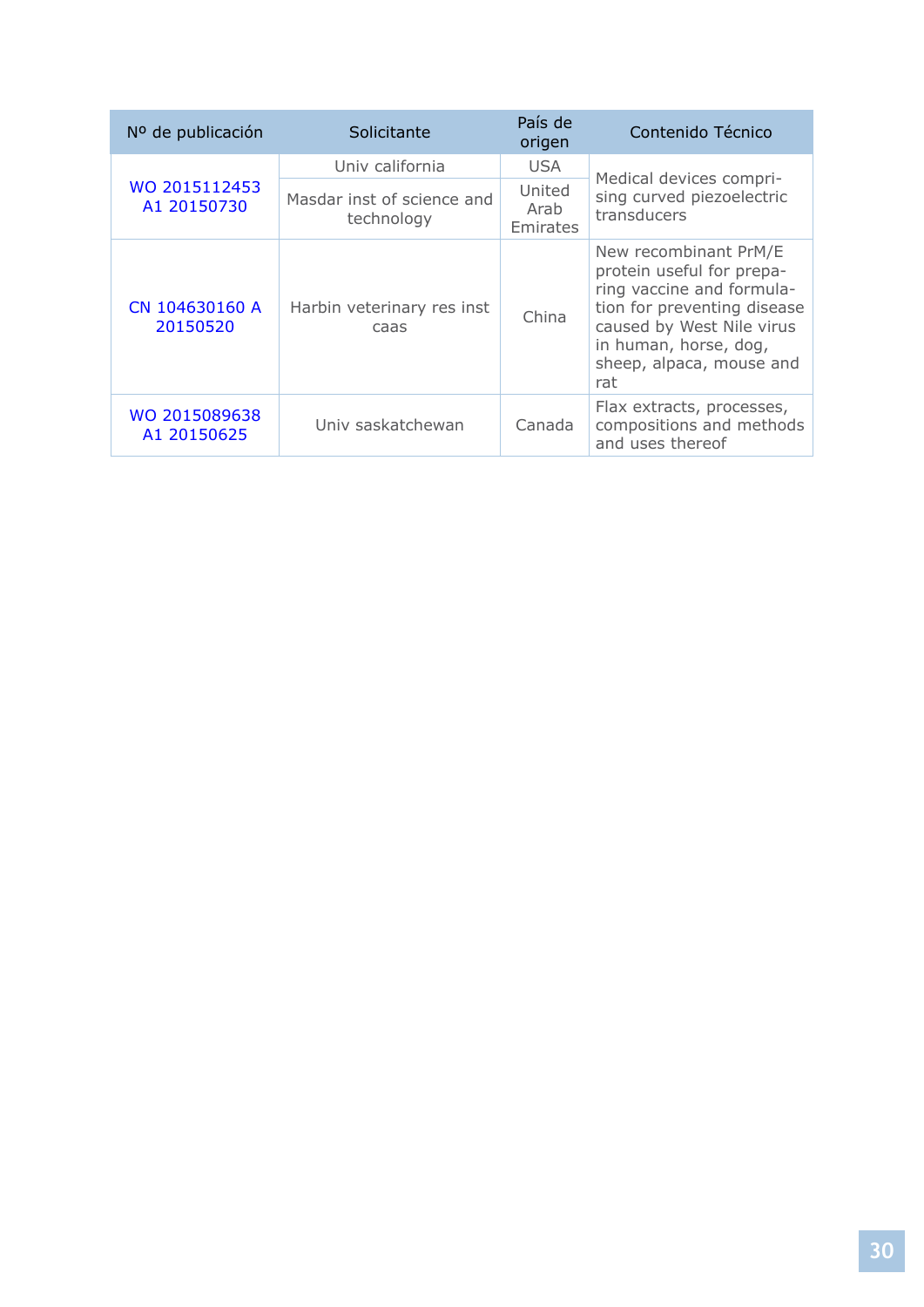<span id="page-31-0"></span>



#### Aprobada la nueva Ley de Patentes

La nueva Ley de Patentes española (Ley 24/2015, de 24 de julio), aprobada el 25 de julio y que entrará en vigor el 1 de abril de 2017, equipara la normativa española al ámbito internacional y fortalece el sistema de patentes nacional





#### Alta calidad de los servicios prestados por la OEPM

Tras las auditorías externas, la OEPM mantiene sus certificados de acuerdo a las normas UNE-EN ISO 9001:2008 (Sistema de Gestión de Calidad) y UNE 166.006:2011 (Gestión de la I+D+i, Sistema de Vigilancia tecnológic[a e](http://www.inforpress.net/Infopi/septiembre/noticia-02.html)  Inteligencia competitiva).





#### Una OEPM viajera

Entre el 31 de agosto y el 3 de septiembre se celebró en Río de Janeiro (Brasil), el 'XXXIII Seminario sobre Propiedad Industrial para Países de América Latina'.





#### 8ª reunión de la Comisión mixta hispano-marroquí en materia de Propiedad **Industrial**

Los días 15 y 16 de septiembre ha tenido lugar en Madrid una reunión de la Comisión mixta hispano-marroquí en materia de Propiedad Industrial [\(PI\).](http://www.inforpress.net/Infopi/septiembre/noticia-04.html)





#### La OEPM incorpora más de 93.000 diseños industriales de España a la Base de Datos de la OMPI

Desde el 5 de agosto, la herramienta de la OMPI para la búsqueda mundial de diseños industriales incorpora una colección de más de 93.000 diseños [de España.](http://www.inforpress.net/Infopi/septiembre/noticia-05.html)





#### Curso de Verano OEPM-UIMP 2015

Durante el mes de julio se ha celebrado en Santander el seminario 'Falsificaciones: Delitos contra la Propiedad Industrial', un encuentro organizado por la OEPM y la Universidad Internacional Menéndez Pelayo (UIMP).





#### La OEPM pone en su punto de mira las Tecnologías de Mitigación del Cambio Climático

El Servicio de Estadísticas y Estudios de la Oficina Española de Patentes y Marcas (OEPM) ha publicado el Informe de Tecnologías de Mitigación del Cambio Climático 2004-2014.





#### La Oficina Europea de Patentes reutiliza el trabajo realizado por los examinadores de la OEPM

La Oficina Española de Patentes y Marcas (OEPM) y la Oficina Europea de Patentes (OEP) han puesto en marcha el acuerdo relativo al proyecto de Reutilización del Trabajo de Examen.

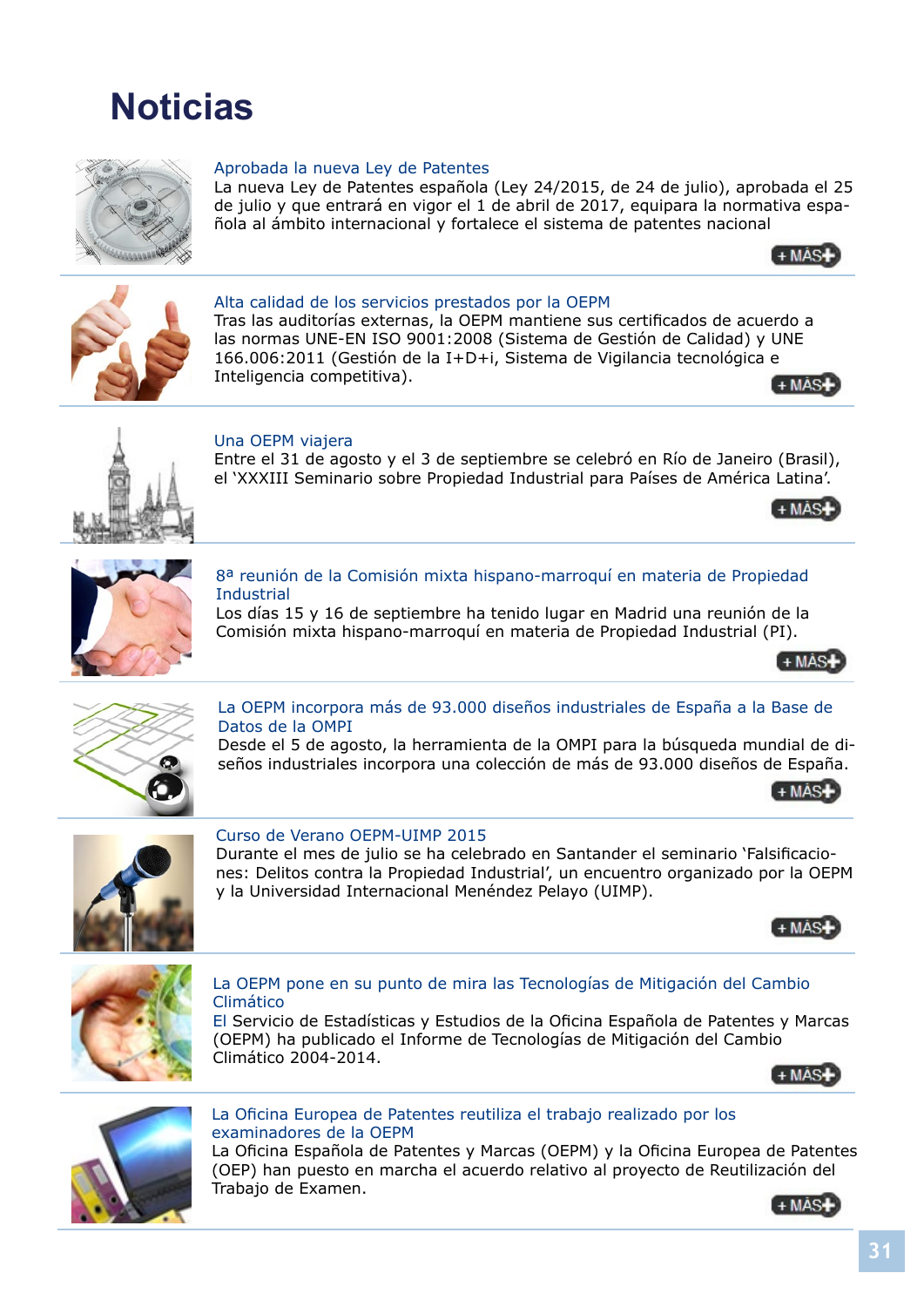## **Noticias**



#### Vet+i ponente en la Jornada sobre 'Oportunidades de innovación en desarrollo rural 2014-2020, Asociación Europea de Innovación'

Se expusieron los instrumentos, las formas de participación y la convocatoria nacional y de varias comunidades autónomas de apoyo a la innovaci[ón y a los](http://www.vetmasi.es/desarrollo-rural-2014-2020-asociacion-europea-de-innovacion-jose-pablo-zamorano-del-instituto-madrileno-de-investigacion-y-desarrollo-rural/vet%2Bi/vet%2Bi-ponente-en-la-jornada-sobre-oportunidades-de-innovacion-en-desarrollo-rural-2014-2020-asociacion-europea-de-innovacion_3432_0_0_0_1_11972_in.html)  proyectos de I+D+i en estos ámbitos, incluida la Sanidad Animal.  $+$  MAS+



 $+$ MAS $+$ 



Gran éxito del "Foro de Colaboración Público-Privada en Sanidad Animal y Nanomedicina en Équidos y Animales de Compañía" La Plataforma Vet+i y la Plataforma NANOMED organizan una Jornada de trabajo

de Colaboración Público-Privada para los interesados en Sanidad Animal y Nanomedicina en Équidos y Animales de Compañía.





Veterinarios en la Facultad de Veterinaria de la UAB El evento organizado por Vet+i y la AEMPS, en colaboración con el Decanato de la Facultad, reunió a más 100 estudiantes y profesores.





**Technologie" y la AEMPS hablan sobre el Uso Responsable de Medicamentos**<br>
Seterinarios en la Facultad de Veterinaria de la UAB<br>
El evento organizado por Vet+i y la AEMPS, en colaboración con el Decanato de la<br>
Facultad, Vet+i asiste a la Jornada informativa sobre las oportunidades de financiación en el sector salud organizada por el Centro de Desarrollo Tecnológico Industrial Se comentaron los resultados del reto en salud de H2020 2014-2015, reglas y consejos prácticos para participar en el programa de trabajo 2016-2017 previsto para su publicación a finales de octubre y otras oportunidades en sal[ud.](http://www.vetmasi.es/jornada-salud-horizon-2020/vet%2Bi/vet%2Bi-asiste-a-la-jornada-informativa-sobre-las-oportunidades-de-financiacion-en-el-sector-salud-organizada-por-el-centro-de-desarrollo-tecnologico-industrial_3460_0_0_0_1_12033_in.html)





Segunda edición de la Jornada de Investigación y Desarrollo para la Sanidad Animal e innovación (R&D dating for anima health and innovation) Tendrá lugar del 1 al 2 de diciembre 2015 en Estrasburgo, Francia.Organizada por el Sindicato Francés de Sanidad Animal (SIMV) en colaboración con diversas organizaciones e instituciones francesas y europeas, entre ellas Vet+i.





España logra 553 millones de euros en el primer año de H2020 Entidades españolas participan en 943 actividades de I+D+i y lideran 101 proyectos.